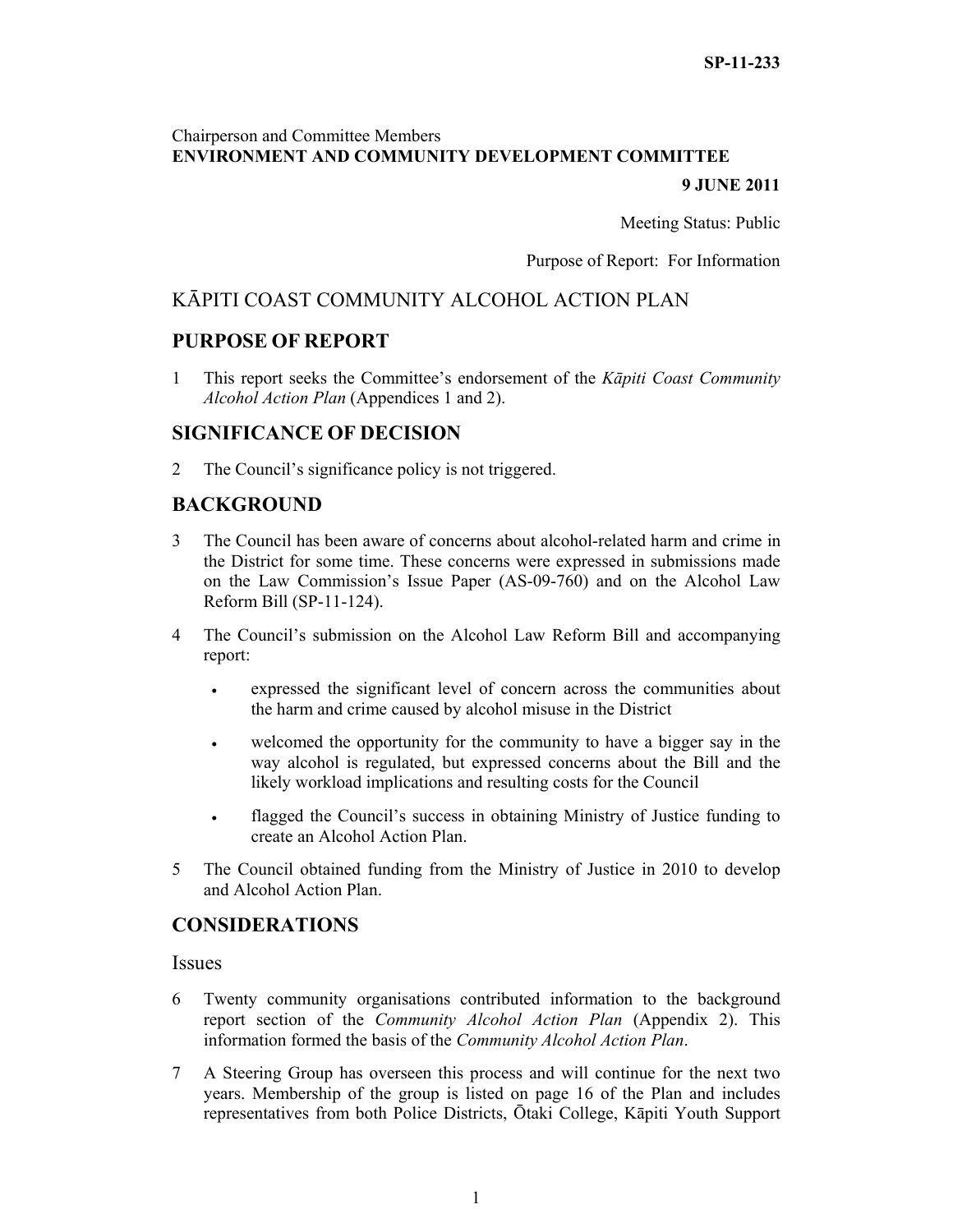(KYS), Kāpiti Safer Community Trust, Regional Public Health, ALAC and the Council.

- 8 Action areas within the *Community Alcohol Action Plan* are:
	- Older Persons which is linked to the Older Persons Action Plan currently under development (SP-11-152 refers)
	- Community Collaboration and Services
	- Young People
	- Public Places, Streets and Open Space
	- Alcohol Reform Bill, Council/Community Alcohol Policy/Licensed Premises.
- 9 An Implementation Plan is included within the *Community Alcohol Action Plan*, which gives review dates and explains how the process will be monitored and coordinated. The Council has taken on the role of coordination to ensure that the plan maintains momentum.
- 10 The plan supports coordination of the enforcement work, but has also generated some exciting projects:
	- the Ōtaki Community Taiohi Action project, to support the community to work together to reduce alcohol-related harm and crime
	- the Shattering Myths: Changing Attitudes Project, a parent/teen project being led by KYS, designed to generate communication between parents, and also between parents and their teens about alcohol
	- a creative project aimed at sparking conversations about alcohol and its impact on the older population
	- a place-based project looking at alcohol consumption in public places and its affect on crime and perceived safety levels.
- 11 The Steering Group are a collaborative group with the mandate to determine the content, advancement and structure of the plan. Any suggested changes by the Committee will need to go to the Steering Group for discussion and further action.

#### Financial Considerations

12 There are no financial considerations at this stage. However, as mentioned in the background report to the Submission on the Alcohol Law Reform Bill, the law changes are likely to increase the role of the Council with resulting resource implications. This will be considered as part of the Long Term Plan.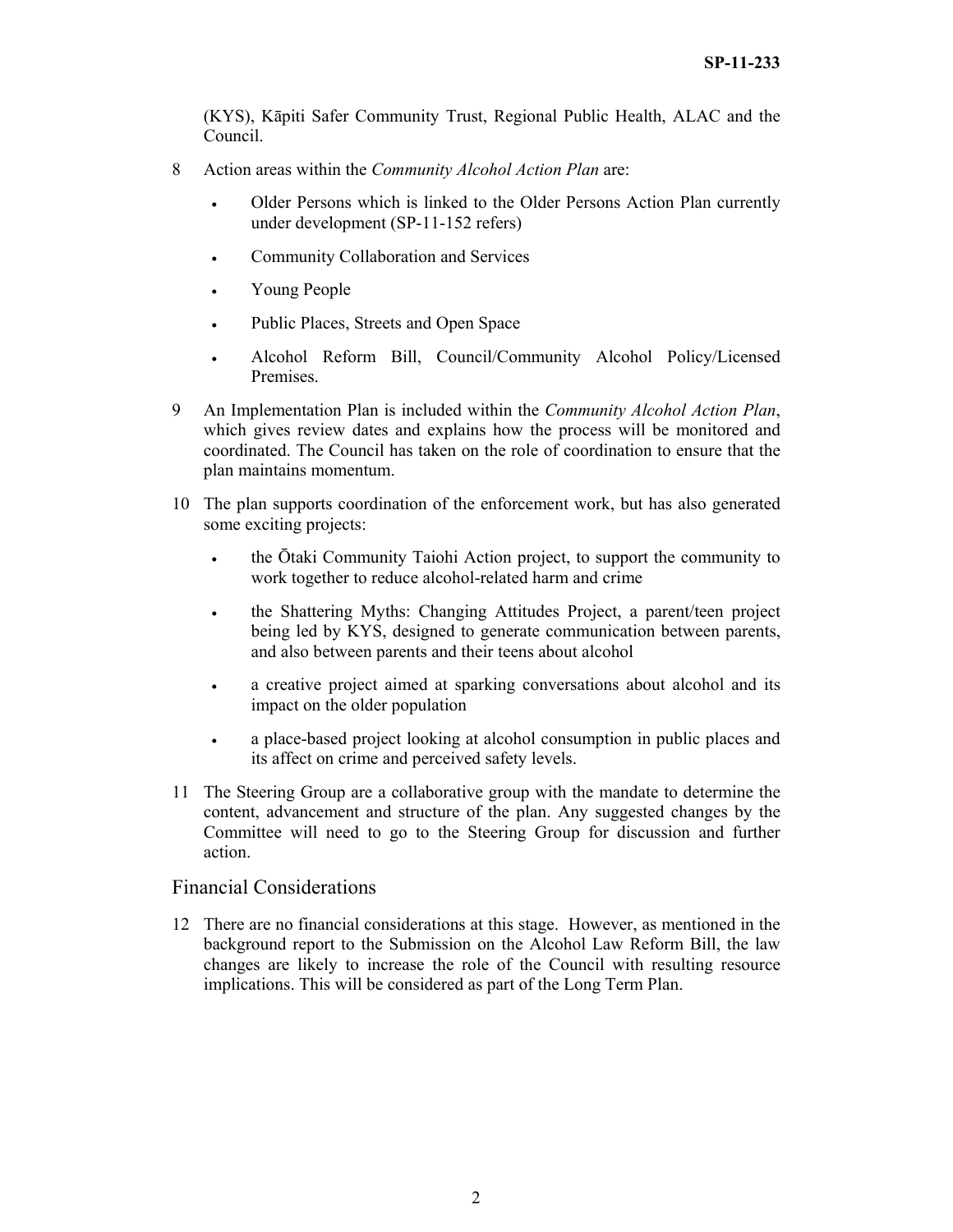#### Delegation

13 The Environment & Community Development Committee has the following delegation to endorse the proposed strategy:

#### *Policy Development*

*7.1 Authority to develop (within any wider existing strategic framework) policies and work programmes that support the social, economic, environmental and cultural wellbeing of the community and provide assurance to Council that associated projects are managed efficiently, effectively and with due regard to risk.* 

#### **Consultation**

14 There has been extensive consultation with agencies and interest groups during the creation of the *Community Alcohol Action Plan* – these are outlined in the Plan.

#### Policy Implications

15 There are no current policy implications. The existing Local Alcohol Policy will be reviewed and updated to meet the requirements of the Alcohol Reform Bill when it is enacted – this work is included in the *Community Alcohol Action Plan*.

#### Publicity Considerations

16 The *Community Alcohol Action Plan* includes direction to promote the plan by using good news opportunities. The Steering Group will coordinate this work.

#### **RECOMMENDATIONS**

- 17 That the Committee endorses the *Kāpiti Coast Community Alcohol Action Plan*  (Appendices 1 and 2)*,* as a plan for influencing Kāpiti Coast District Council's work to reduce alcohol-related crime and harm.
- 18 That the progress of the *Kāpiti Coast Community Alcohol Action Plan* is reported to the Committee at the completion of the first eighteen month period and through the Long Term Plan.

**Report prepared by:** Approved for submission by:

**Sam Hutcheson SOCIAL WELLBEING ADVISOR**  **Gael Ferguson GROUP MANAGER, STRATEGY & PARTNERSHIPS**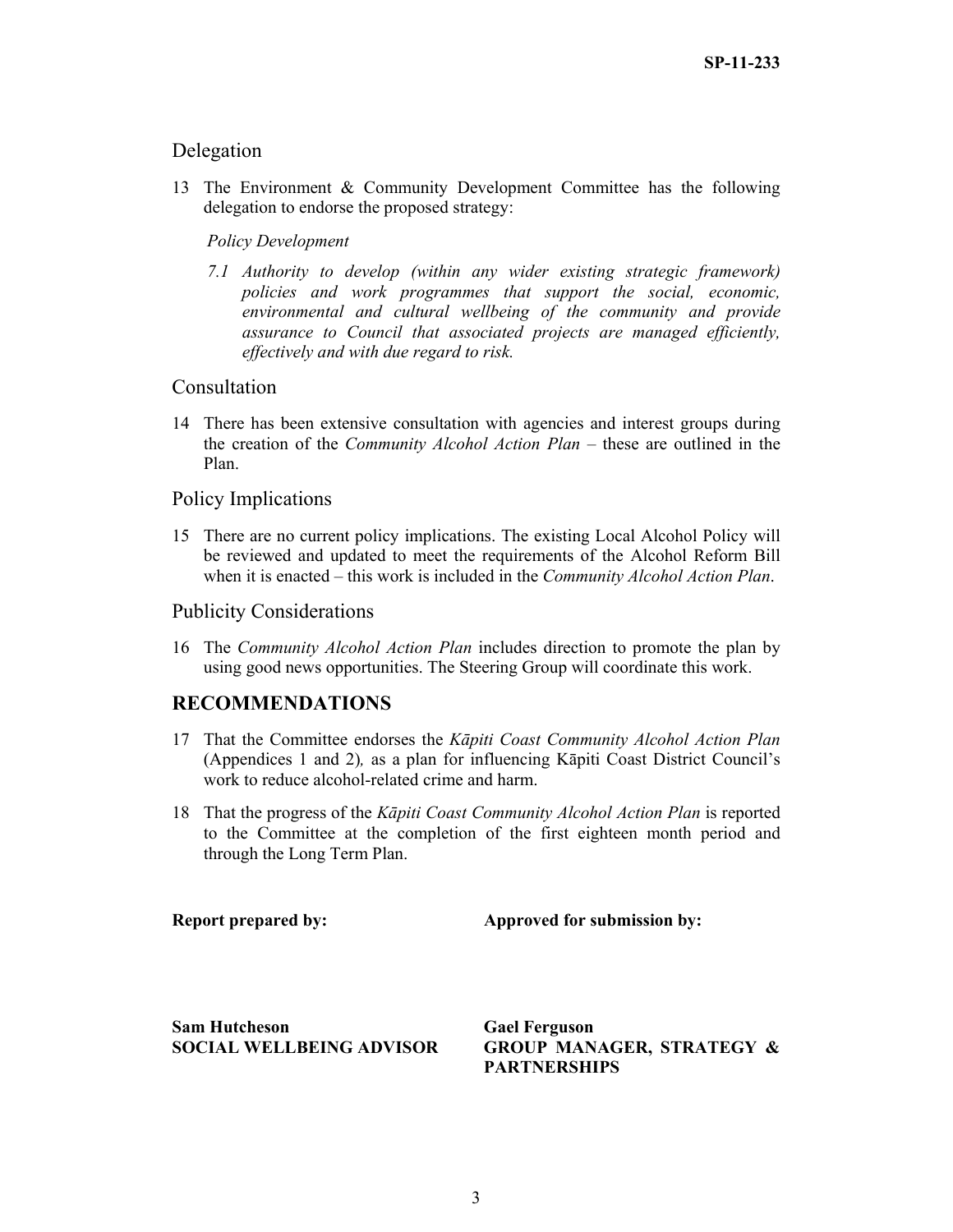**Appendix 1: Kāpiti Coast Community Alcohol Action Plan 2011-2012 Appendix 2: Kāpiti Coast Community Alcohol Action Plan Background Report**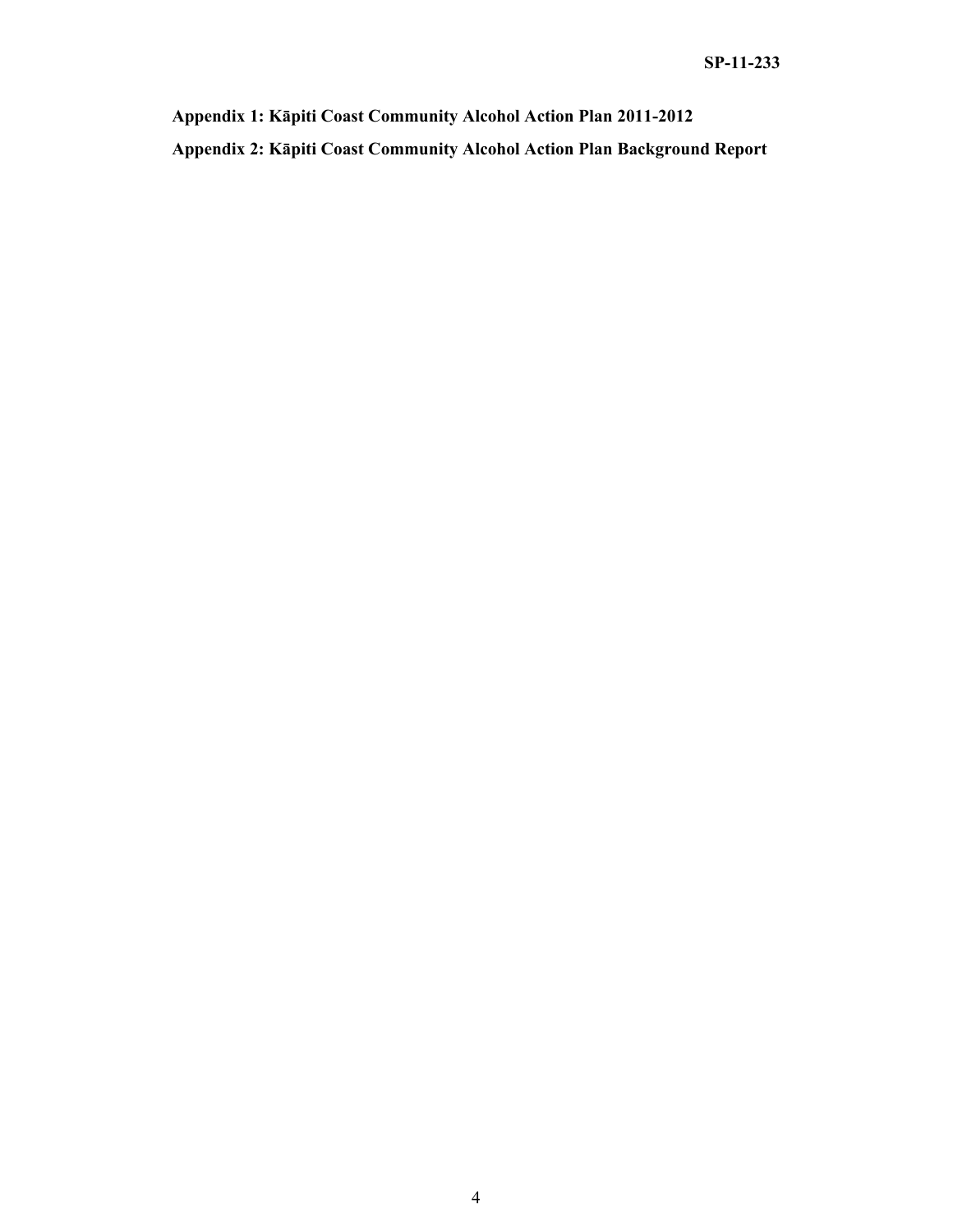**SP-11-233**

**APPENDIX 1** 

### **K āpiti Coast Community Alcohol Action Plan 2011-2012**

Steering Group organisation logos will be added to the cover of the final document.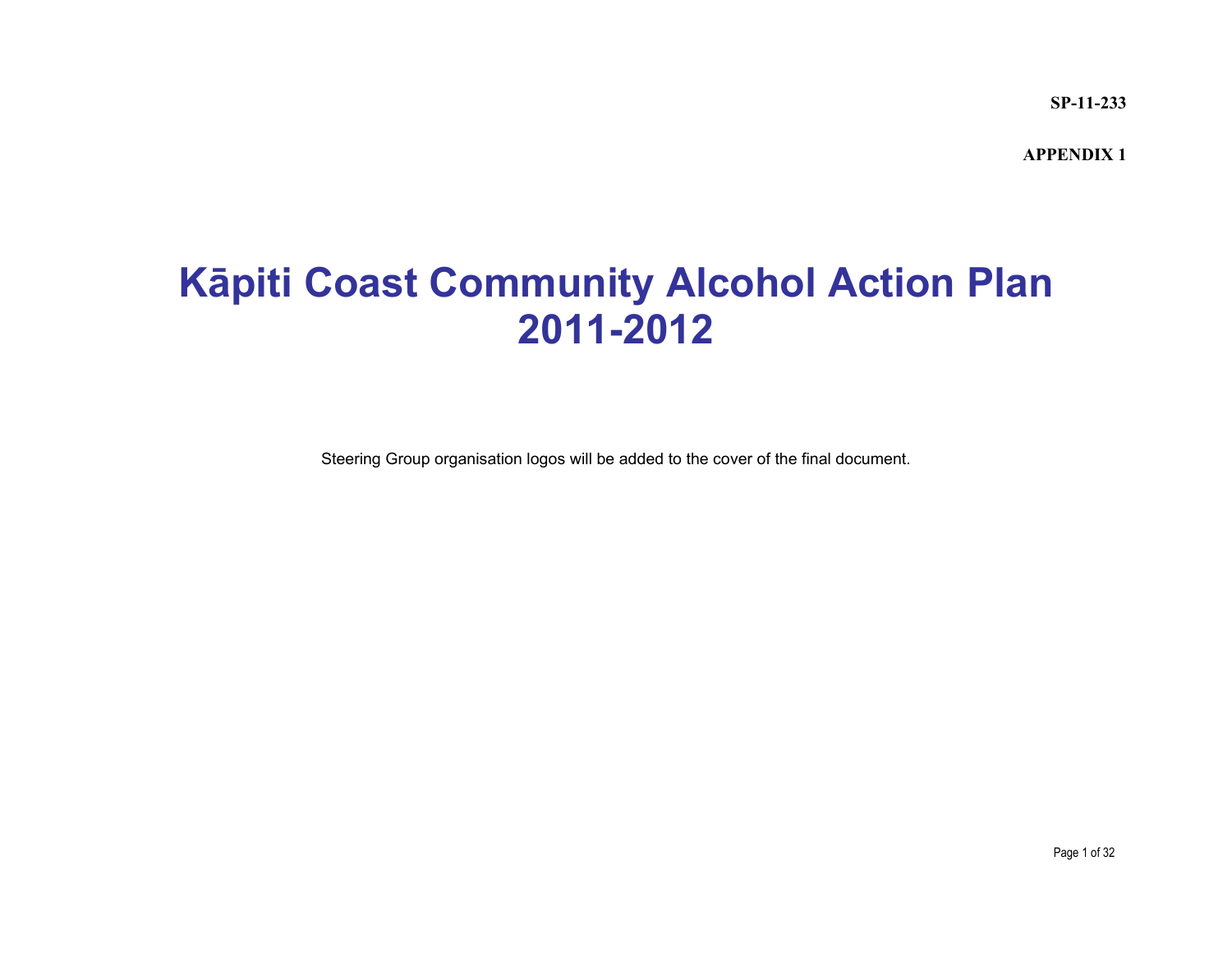#### **Kāpiti Coast Community Alcohol Action Plan May 2011 – 2012**

#### **Aim**

The District has a strong, healthy, safe and involved community where people experience reduced harm and crime resulting from unsafe use of alcohol.

#### **Context**

Choosing Futures, The Community's Vision for Community Outcomes 2009, describes the community's long term vision for the District via a series of Community Outcomes and sets out the Council's priorities and long term programme of work. The Alcohol Action Plan will contribute to the following Community Outcomes:

#### **Outcome 7. The District has a strong, healthy and involved community.**

- 7.9 Older people have a high level of control and influence over those things that ensure their access to services and enjoyment of life.
- 7.14 People have a sense of safety for themselves, their family and their community and feel secure in their homes and in the community.

#### **Outcome 6. The District is a place that works for young people.**

- 6.1 There are pleasant, interesting, safe and accessible places where young people feel safe and can enjoy themselves.
- 6.2 There is a variety of safe entertainment venues, events and opportunities catering for young people.

#### **The Vision from T āngata Whenua**

- That the t āngata whenua role of kaitiaki/kaitiakitanga within the District is strong and effective and encompasses both the environmental and general wellbeing of the community.
- $\bullet$  That the rūnanga of the tāngata whenua engage effectively, where appropriate, with agencies and communities.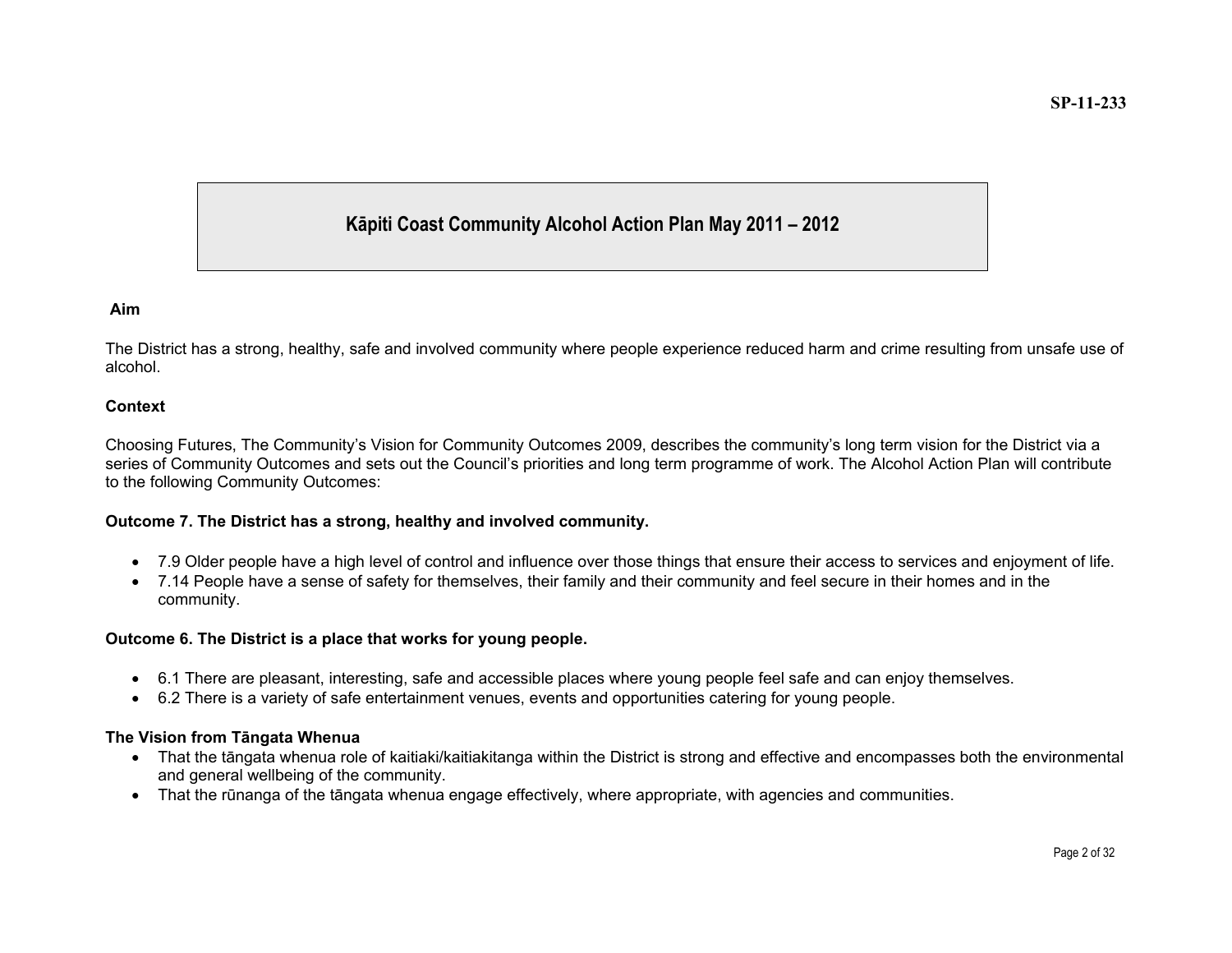- That wh ānau and hapū are well established and able to engage effectively where appropriate with agencies and communities.
- That Te Reo the language of the t āngata whenua through which tikanga is conveyed and kawa is upheld is nurtured throughout the community and that the language continues to prosper and encourage future generations.

#### **Mobilising the Community – a Wh ānau Ora Approach**

Wh ānau Ora is an inclusive approach to providing services and opportunities to families across New Zealand. It empowers families as a whole, rather than focusing separately on individual family members and their problems. Wh ānau Ora is centered on six Whanau-Centred goals; Whānau Ora will be achieved when whānau are:

- self-managing;
- living healthy lifestyles;
- participating fully in society;
- confidently participating in Te Ao Mäori;
- economically secure;
- successfully involved in wealth creation; and
- cohesive, resilient and nurturing.

This process requires that multiple community and local/central Government agencies work together with wh ānau and families rather than separately with individual family members. The Community Alcohol Action Plan will contribute to the principles of Wh ānau Ora by ensuring that the desired outcomes are reflective of the seven Wh ānau centered goals.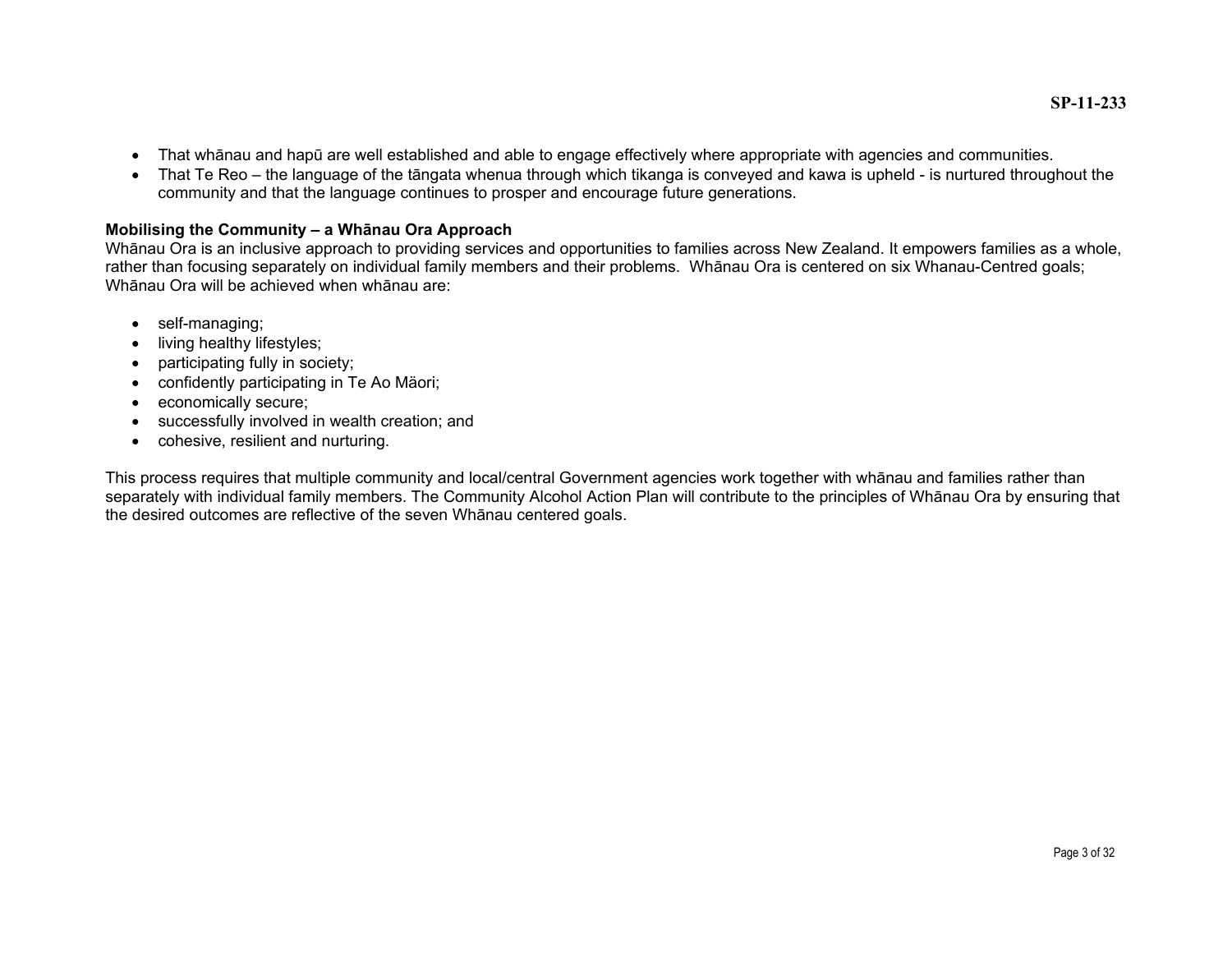#### **Action Area: Older Persons** Project Team : ALAC, Council, Police, ACC

- Alcohol abuse related issues and older people experiencing alcohol abuse are increasingly addressed
- The risk of older people driving while under the influence of alcohol is reduced
- People identify a sense of safety for themselves, their family and their community and feel secure in their homes and in the community

| <b>Action</b>                                                                                                                                                                 | <b>Project Team</b>                                                                      | By          | <b>Outcome Measure</b>                                                                                                                                                                  | <b>Progress</b>                                                                                               |
|-------------------------------------------------------------------------------------------------------------------------------------------------------------------------------|------------------------------------------------------------------------------------------|-------------|-----------------------------------------------------------------------------------------------------------------------------------------------------------------------------------------|---------------------------------------------------------------------------------------------------------------|
| 1. ALAC resources are promoted and<br>readily available to older people, their<br>families and support people.                                                                | ALAC, Kāpiti Coast<br>Council of Elders,<br>Positive Ageing in Action<br>Work Group, ACC | Oct<br>2012 | Older people are better informed<br>about the risks of alcohol abuse<br>and know where to seek<br>support.                                                                              | Resources available and<br>promoted at "Making the<br>Most of Living on the<br>Coast" forum held<br>12/4/2011 |
| 2. Six education sessions about alcohol<br>related harm and where to seek assistance<br>are delivered for older people.                                                       | ALAC, Kāpiti Coast<br>Council of Elders,<br>Positive Ageing in Action<br>Work Group, ACC | Oct<br>2012 | Evaluation by participants<br>indicates they are better<br>informed about the risks of<br>alcohol abuse and know where<br>to seek support.                                              |                                                                                                               |
| 3. Information about the Alcohol Helpline is<br>made available to older people, their<br>families and support people.                                                         | ALAC, Kāpiti Coast<br>Council of Elders,<br>Positive Ageing in Action<br>Work Group, ACC | Oct<br>2012 | Older people, families and<br>support people utilise Helpline<br>service.<br>Older people are better informed<br>about the risks of alcohol abuse<br>and know where to seek<br>support. |                                                                                                               |
| 4. Medical practices, Māori providers and<br>social services are provided with information<br>on older adults drinking in both English and<br>te reo Māori (where available). | <b>Compass Health Network</b><br>(formerly Kāpiti PHO)                                   | Feb<br>2012 | Medical Practices and Māori<br>providers indicate an increased<br>awareness of older people's<br>alcohol related issues.                                                                |                                                                                                               |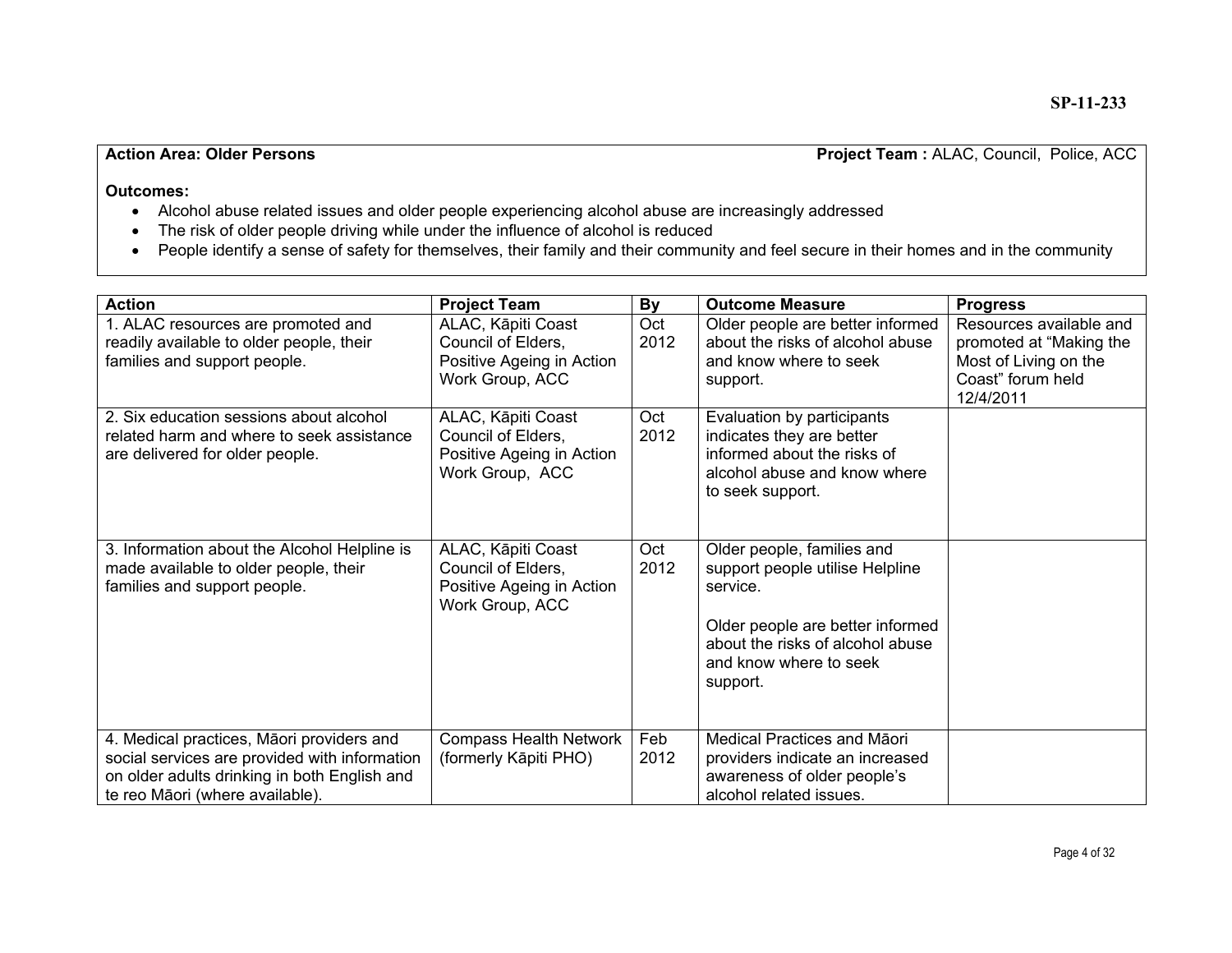| <b>Action</b>                                                                                                                                                                                                                          | <b>Project Team</b>                                    | <b>By</b>   | <b>Outcome Measure</b>                                                                                                                                                                                                                                                                                                                                  | <b>Progress</b> |
|----------------------------------------------------------------------------------------------------------------------------------------------------------------------------------------------------------------------------------------|--------------------------------------------------------|-------------|---------------------------------------------------------------------------------------------------------------------------------------------------------------------------------------------------------------------------------------------------------------------------------------------------------------------------------------------------------|-----------------|
| 5. Funding opportunities are investigated to<br>provide resources, including physical<br>resources and education sessions, in both<br>English and Te Reo Māori and are available<br>at places frequented by Māori, including<br>Marae. | <b>Compass Health Network</b><br>(formerly Kāpiti PHO) |             | Project identifies and engages<br>with Māori community and<br>providers including:<br>Hora Te Pai<br>$\bullet$<br>Te Runganga ō<br>$\bullet$<br>Raukawa<br><b>Compass Health</b><br><b>Network</b><br>If provided, evaluation by<br>participants indicates increased<br>knowledge of alcohol related<br>issues and of where to seek<br>further support. |                 |
| 6. Opportunities are investigated to provide<br>Kāpiti Coast Practise Nurses and GPs with<br>a presentation to raise their awareness and<br>knowledge in detecting alcohol issues in<br>older patients.                                | <b>Compass Health Network</b><br>(formerly Kāpiti PHO) | Feb<br>2012 | If undertaken, evaluation by GPs<br>and Practise Nurses is positive<br>and indicates they will take more<br>action in this area as a result.<br>If undertaken, Medical Practices<br>and Māori providers indicate an<br>increased awareness of older<br>people's alcohol related issues.                                                                 |                 |
| 7. The provision of a brief intervention<br>resource (card) is investigated to prompt<br>GPs in raising their awareness in detecting<br>alcohol issues in older people.                                                                | <b>Compass Health Network</b><br>(formerly Kāpiti PHO) | Feb<br>2012 | If provided, evaluation by GPs<br>and Practise Nurses is positive<br>and indicates an increase in<br>their identification of older<br>people's alcohol issues.                                                                                                                                                                                          |                 |
| 8. Local anecdotal information about alcohol<br>consumption and elder abuse, drink driving,<br>social and health issues, is gathered.                                                                                                  | ALAC, ACC, Council,<br>Age Concern Police              | May<br>2012 | Information on the size/nature of<br>problem is gathered and used to<br>inform future work, including<br>projects.                                                                                                                                                                                                                                      |                 |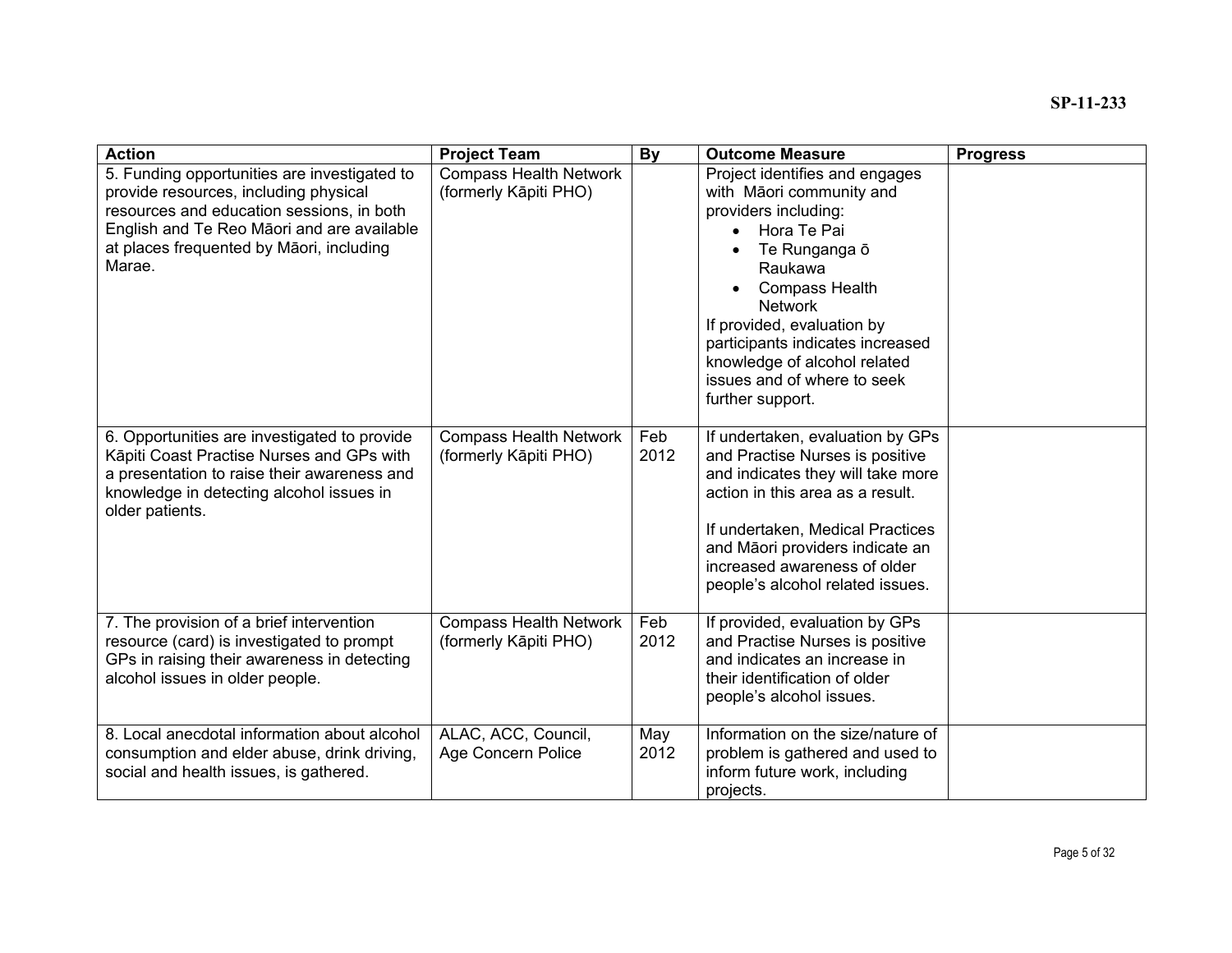| ACC, Police, Council<br><b>Dec</b><br>Campaign is delivered to 90% of<br>9. Drink driving education campaign is<br>delivered to licensed premises including<br>2011<br>licensed premises, is well<br>those frequented by older people.<br>received and evaluations are<br>positive.<br>Incidents of drink driving<br>amongst older people are<br>reduced.<br>ACC, Police, Council<br>10. Drink driving resources are provided to<br><b>Dec</b><br>Resources are visually see as<br>2011<br>available in on-licensed<br>on-licensed premises.<br>premises<br>Incidents of drink driving<br>amongst older people are<br>reduced<br>ACC, Police, Council<br>11. On-licensed premises actively promote<br><b>Dec</b><br>Incidents of drink driving<br>alternative transport options including older<br>2011<br>amongst older people are<br>reduced.<br>people.<br>Feb<br>12. Neighbourhood Support Groups are<br>Kāpiti Safer Community<br>Older people's perception of<br>2012<br>established in new locations with higher<br>safety, and actual safety, is<br>Trust, Police<br>populations of older people.<br>increased.<br>Number of Neighbourhood<br>Support Groups increases by<br>20%.<br>Long Term Council Community | <b>Action</b> | <b>Project Team</b> | <b>By</b> | <b>Outcome Measure</b> | <b>Progress</b> |
|--------------------------------------------------------------------------------------------------------------------------------------------------------------------------------------------------------------------------------------------------------------------------------------------------------------------------------------------------------------------------------------------------------------------------------------------------------------------------------------------------------------------------------------------------------------------------------------------------------------------------------------------------------------------------------------------------------------------------------------------------------------------------------------------------------------------------------------------------------------------------------------------------------------------------------------------------------------------------------------------------------------------------------------------------------------------------------------------------------------------------------------------------------------------------------------------------------------------------|---------------|---------------------|-----------|------------------------|-----------------|
|                                                                                                                                                                                                                                                                                                                                                                                                                                                                                                                                                                                                                                                                                                                                                                                                                                                                                                                                                                                                                                                                                                                                                                                                                          |               |                     |           |                        |                 |
|                                                                                                                                                                                                                                                                                                                                                                                                                                                                                                                                                                                                                                                                                                                                                                                                                                                                                                                                                                                                                                                                                                                                                                                                                          |               |                     |           |                        |                 |
|                                                                                                                                                                                                                                                                                                                                                                                                                                                                                                                                                                                                                                                                                                                                                                                                                                                                                                                                                                                                                                                                                                                                                                                                                          |               |                     |           |                        |                 |
|                                                                                                                                                                                                                                                                                                                                                                                                                                                                                                                                                                                                                                                                                                                                                                                                                                                                                                                                                                                                                                                                                                                                                                                                                          |               |                     |           |                        |                 |
|                                                                                                                                                                                                                                                                                                                                                                                                                                                                                                                                                                                                                                                                                                                                                                                                                                                                                                                                                                                                                                                                                                                                                                                                                          |               |                     |           |                        |                 |
|                                                                                                                                                                                                                                                                                                                                                                                                                                                                                                                                                                                                                                                                                                                                                                                                                                                                                                                                                                                                                                                                                                                                                                                                                          |               |                     |           |                        |                 |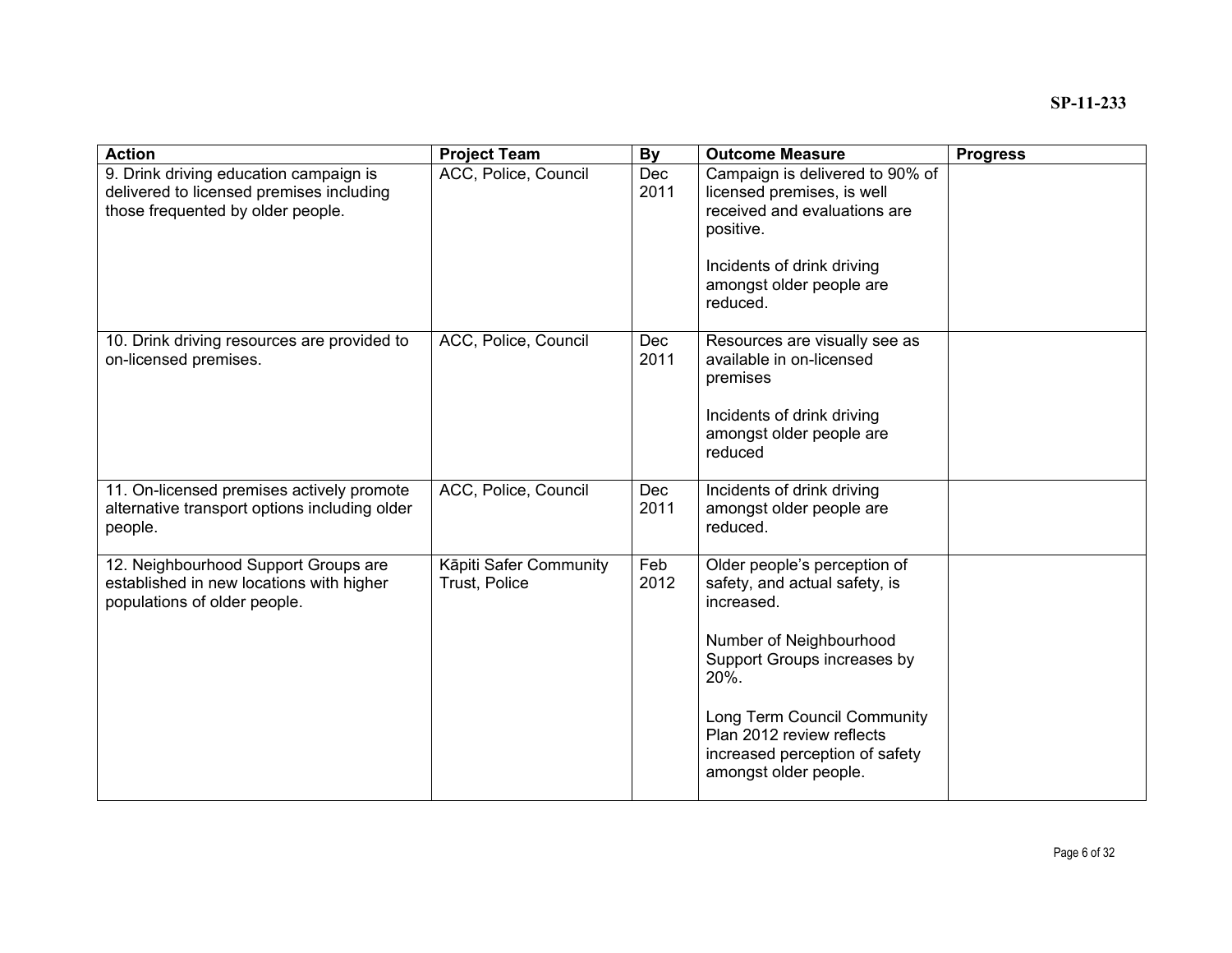| <b>Action</b>                                                                 | <b>Project Team</b>                                      | <b>By</b>          | <b>Outcome Measure</b>                                                                                                                       | <b>Progress</b> |
|-------------------------------------------------------------------------------|----------------------------------------------------------|--------------------|----------------------------------------------------------------------------------------------------------------------------------------------|-----------------|
| 13. Intergenerational initiative is designed<br>and delivered.                | Kāpiti Positive Ageing in<br><b>Action Working Group</b> | <b>Dec</b><br>2011 | Mutual understanding, respect<br>and trust between younger and<br>older generations is increased.                                            |                 |
|                                                                               | Kāpiti Coast Council of<br><b>Elders</b>                 |                    | Older people's perception of<br>safety and actual safety is<br>increased.                                                                    |                 |
|                                                                               |                                                          |                    | Long Term Council Community<br>Plan review reflects increased<br>perception of safety amongst<br>older people.                               |                 |
| 14. Alcohol Action Plan key messages and<br>outcomes achieved are publicised. | Council, Police, Kāpiti<br><b>Safer Community Trust</b>  | May<br>2012        | Four positive stories are run<br>annually to address negative<br>perception of safety (through<br>local papers, Council media).              |                 |
|                                                                               |                                                          |                    | Mutual understanding, respect<br>and trust between younger and<br>older generations is increased                                             |                 |
|                                                                               |                                                          |                    | Older people's perception of<br>safety, and actual safety, is<br>increased and reflected in the<br>Long Term Council Community<br>Plan 2012. |                 |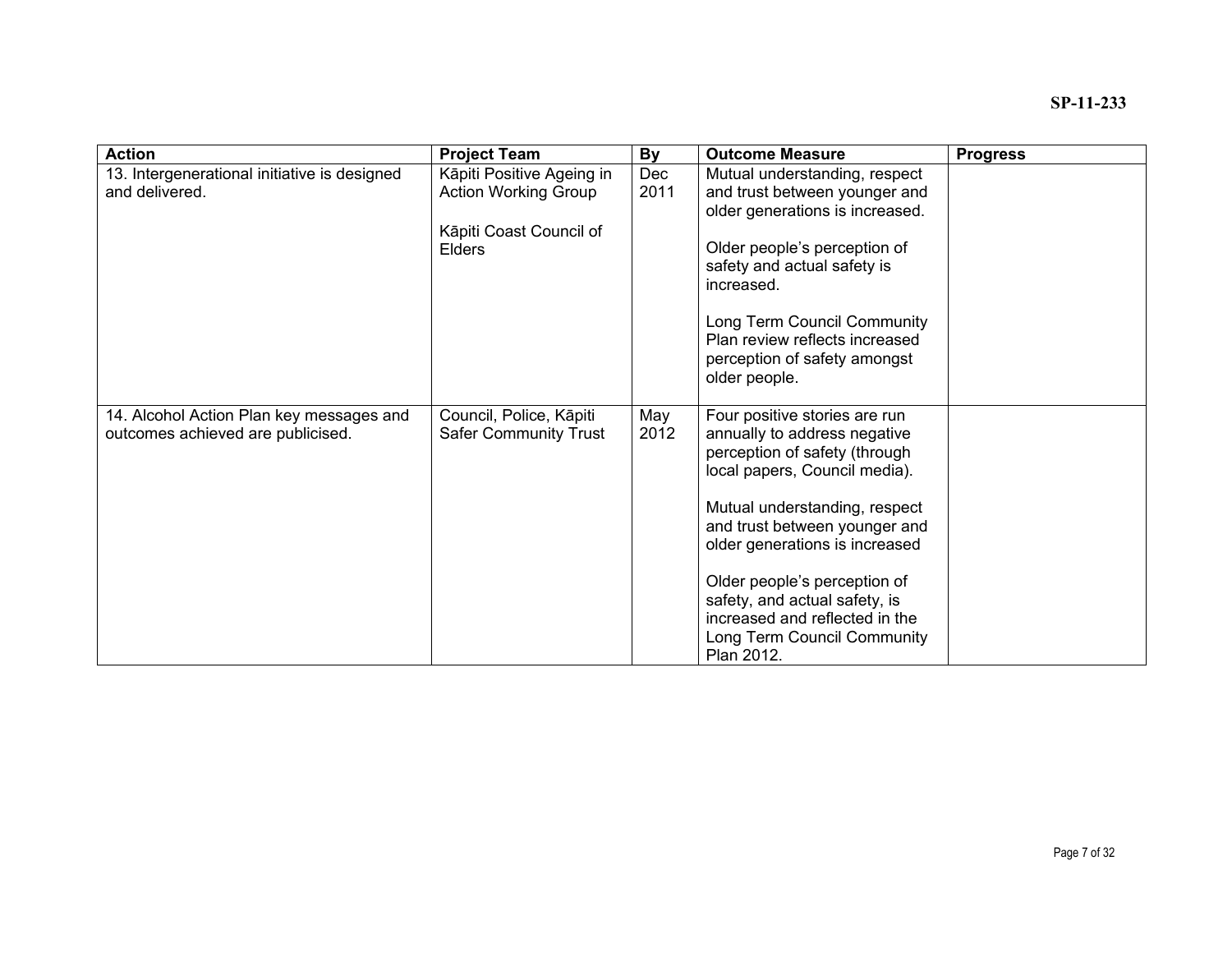#### **Action Area: Community Collaboration and Services**

Project Team: Council, Police, Kāpiti Youth Support

- K āpiti Coast Community Alcohol Action Plan is sustainable and affects positive change in the K āpiti Coast District.
- Agencies partner and support each other with priority projects to achieve measurable outcomes with the most effective use of resources.
- Projects identified in plan attract funding and are sustainable
- The K āpiti Coast has a whole of community coordinated approach to addressing alcohol related crime, health and social issues

| <b>Action</b>                                                                                                                                                                                               | <b>Project Team</b>        | By When    | <b>Outcome Measure</b>                                                                                                                                                                                                                                                             | <b>Progress</b> |
|-------------------------------------------------------------------------------------------------------------------------------------------------------------------------------------------------------------|----------------------------|------------|------------------------------------------------------------------------------------------------------------------------------------------------------------------------------------------------------------------------------------------------------------------------------------|-----------------|
| 1. Information about support services<br>and resources for people with a<br>range of alcohol related issues is<br>readily available to the services and<br>public via web sites and community<br>directory. | <b>Steering Group</b>      | April 2011 | Services and referral pathways are available,<br>accurate and timely, making access easier (as<br>reported by agencies and their user group).                                                                                                                                      |                 |
| 2. Māori models are adopted and<br>actioned in three agencies in the<br>District using a whānau ora approach<br>that will increase effectiveness of<br>delivery to whānau and hapu.                         | <b>Steering Group</b>      | Dec 2011   | The Alcohol Action Plan has ownership by Iwi.<br>Steering group has representation from Māori.<br>Strengthen resources to support Māori outcomes<br>including:<br>Iwi liaison through Police;<br>Pou Whakataki through the Ministry of<br>Education; and<br>Māori Health services. |                 |
| 3. Support agencies/Government<br>agencies implement one collective<br>initiative to address alcohol harm and<br>related family violence.                                                                   | Voices Against<br>Violence | Feb 2012   | Voices Against Violence project is evaluated and<br>feedback provided to the Steering Group.                                                                                                                                                                                       |                 |
| 4. Kāpiti Women's Centre appoints a<br>Drug and Alcohol Counsellor to<br>address growing numbers of women<br>requiring assistance.                                                                          | Kāpiti Women's<br>Centre   | Oct 2011   | Counsellor in place and working to capacity.                                                                                                                                                                                                                                       |                 |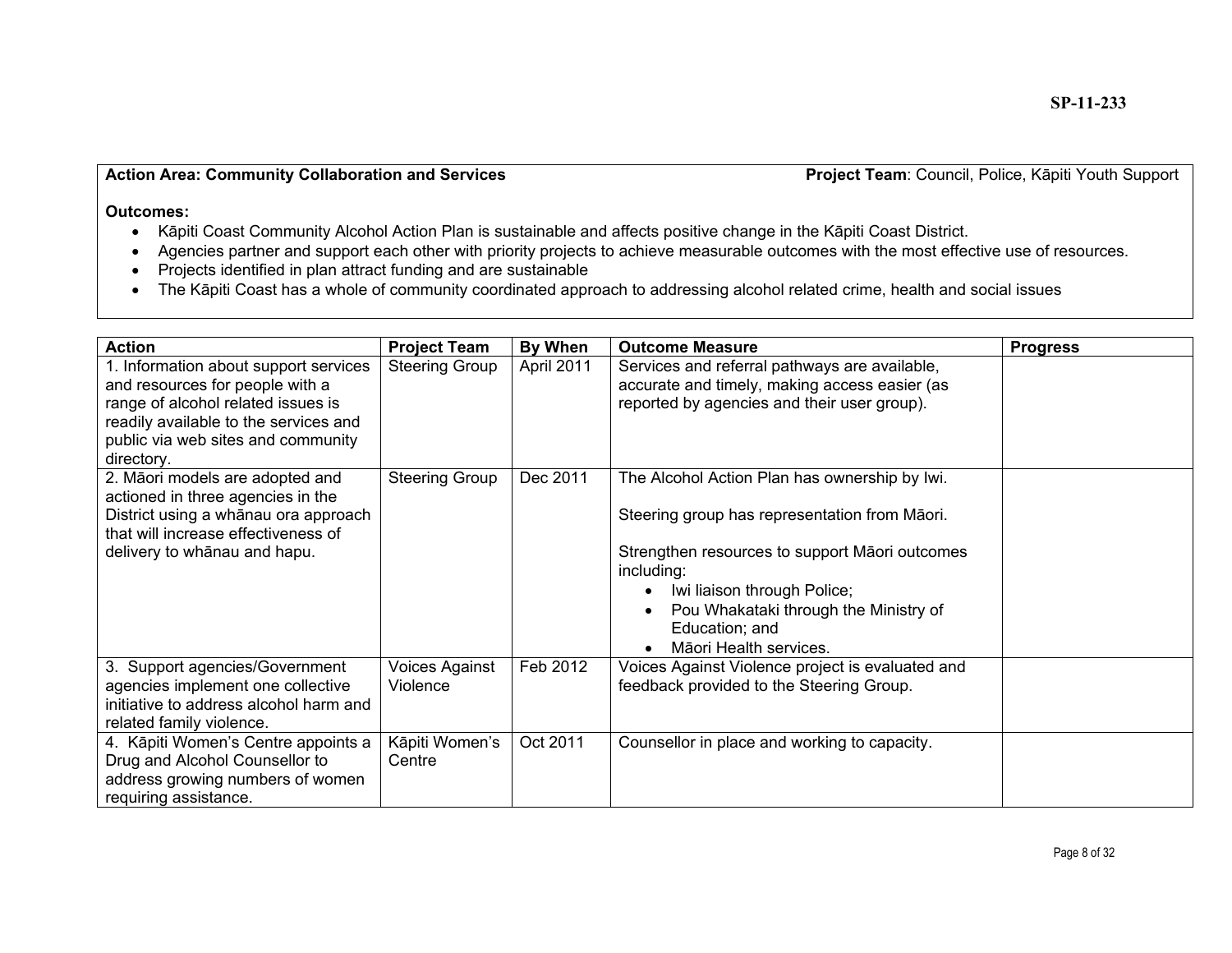| <b>Action</b>                                                                                                                                                                                                    | <b>Project Team</b>   | <b>By When</b>                                                                   | <b>Outcome Measure</b>                                                                                                                                                                                                                                                         | <b>Progress</b> |
|------------------------------------------------------------------------------------------------------------------------------------------------------------------------------------------------------------------|-----------------------|----------------------------------------------------------------------------------|--------------------------------------------------------------------------------------------------------------------------------------------------------------------------------------------------------------------------------------------------------------------------------|-----------------|
| 5. Alcohol Helpline is actively<br>promoted in the local media and with<br>community agencies, Child Youth<br>and Family, Work and Income New<br>Zealand, public venues and Medical<br>Practices (3 x per year). | <b>Steering Group</b> | Nov 2011                                                                         | Helpline receives increased requests for information<br>and support from the Kāpiti Coast District<br>(comparative data to be collected by ALAC who<br>manage the Helpline).                                                                                                   |                 |
| 6. Police data collection system for<br>recording alcohol related criminal<br>behaviour is in place to enable future<br>planning to be based on accurate<br>local information.                                   | Police                | Oct 2012                                                                         | Local data enables trends in alcohol related criminal<br>behaviour to be tracked and specific areas of<br>concern addressed.                                                                                                                                                   |                 |
| 7. Information regarding alcohol use<br>is issued to the general public<br>targeting peak risk times (4 x per<br>year).                                                                                          | <b>Steering Group</b> | Oct 2011<br>Nov 2011<br>Dec 2011                                                 | Community are well informed about increased risks<br>of excessive alcohol use and are proactive in<br>addressing these risks in their families and wider<br>community.                                                                                                         |                 |
| 8. An Ōtaki community action project,<br>using Whānau Ora approach, is<br>scoped, takes place for 18 month<br>period and is supported by dedicated<br>funding.                                                   | Ōtaki College         | <b>June 2011</b><br>(plan<br>completion)<br>Dec 2012<br>(delivery<br>completion) | Whānau and hapu action to keep their young people<br>safe with the pathway for this mapped in project<br>plan, with project evaluation demonstrating positive<br>changes.<br>Funding is secured to deliver project.<br>Evaluation shows 80% achievement of plan<br>objectives. |                 |
| 9. Kāpiti Coast Community Alcohol<br>Action Plan is adopted for 2011-2012<br>by steering group and plan delivery<br>commenced.                                                                                   | <b>Steering Group</b> | May 2011                                                                         | 80% of the actions in the alcohol action plan are<br>completed within specified timeframes.                                                                                                                                                                                    |                 |
| 10. Action Plan delivery is<br>completed.                                                                                                                                                                        | <b>Steering Group</b> | 30 Nov<br>2012                                                                   | 80% of the actions in the alcohol action plan are<br>completed within specified timeframes.<br>Evaluation is completed; based on successful<br>achievement of outcomes, the development of an<br>alcohol action plan for 2013 - 2014 is begun.                                 |                 |
| 11. Action Plan is developed for the<br>period May 2013 - Nov 2014.                                                                                                                                              | <b>Steering Group</b> | Jan 2013                                                                         | Steering Group adopt Plan.                                                                                                                                                                                                                                                     |                 |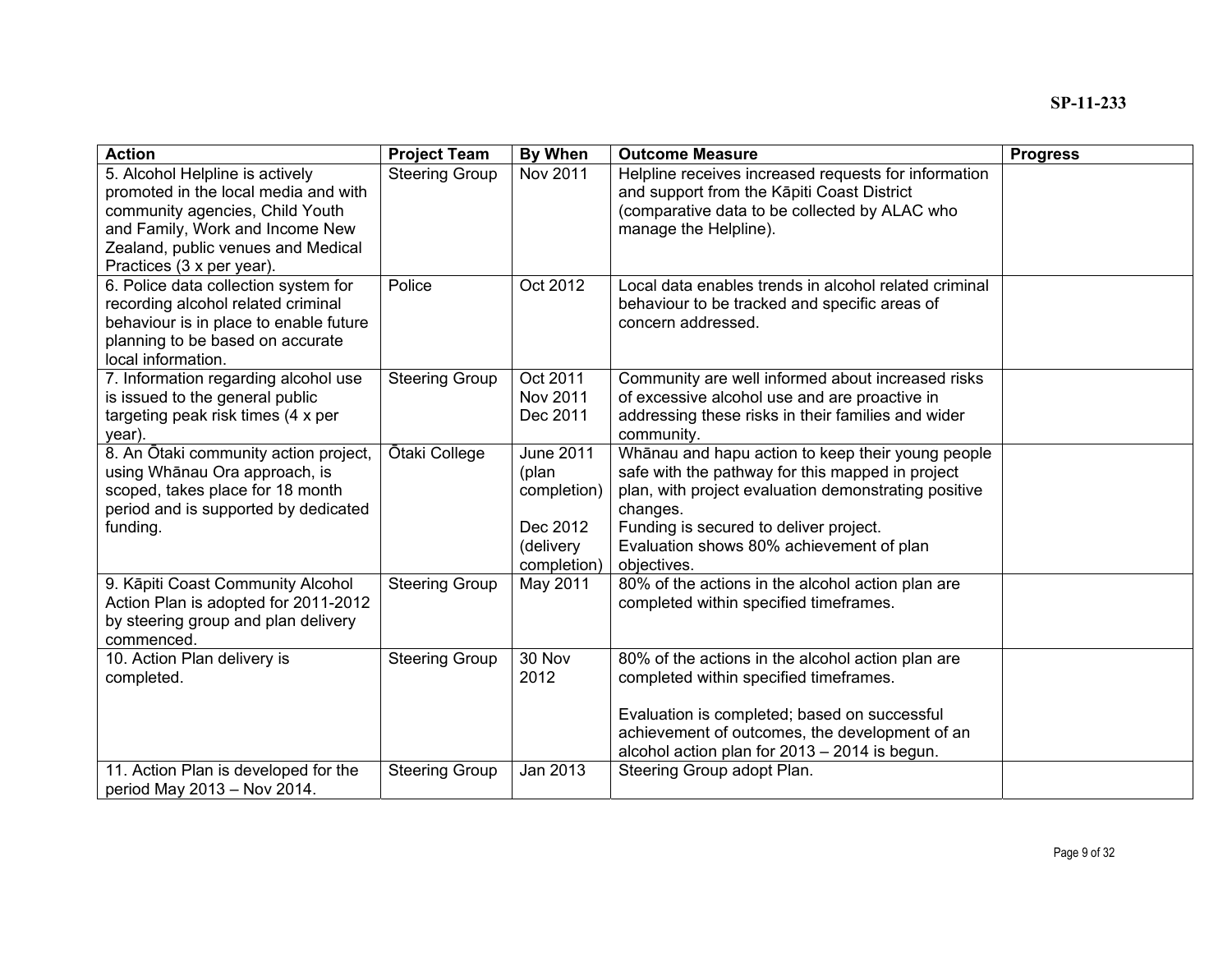#### **Action Area: Young People**

Ōtaki College, Youth Council, K āpiti Youth Support

- Young people aged 12 24 years in the K āpiti Coast District experience a reduction in alcohol related harm
- Young people take leadership in educating the community about alcohol issues
- Alcohol issues are recognised as affecting all age groups and the negative emphasis of alcohol being only a youth issue is challenged
- Parents are better informed about their rights and responsibilities, parents have a support network in place to discuss avenues to monitor their children's drinking behaviour

| <b>Action</b>                                                                                                                                             | <b>Project Team</b>                                                                                           | By        | <b>Outcome Measure</b>                                                                                                                                                                                                                                                                                                                                                                                                                                                                                                                                                                                     | <b>Progress</b>                                                                                                 |
|-----------------------------------------------------------------------------------------------------------------------------------------------------------|---------------------------------------------------------------------------------------------------------------|-----------|------------------------------------------------------------------------------------------------------------------------------------------------------------------------------------------------------------------------------------------------------------------------------------------------------------------------------------------------------------------------------------------------------------------------------------------------------------------------------------------------------------------------------------------------------------------------------------------------------------|-----------------------------------------------------------------------------------------------------------------|
| 1. Education programme is delivered<br>to: college aged children, teachers<br>and groups of parents                                                       | Kāpiti Youth<br>Support                                                                                       | Sept 2012 | Evaluation demonstrates value of programme in<br>enhancing parent - child communication around<br>alcohol issues, informs them about effective<br>strategies and gives initial evidence of strategies<br>being implemented successfully.                                                                                                                                                                                                                                                                                                                                                                   |                                                                                                                 |
| 2. Projects for informing young<br>people about the risks of alcohol<br>misuse are implemented in two<br>school settings and at three<br>community events | Kāpiti Youth<br>Support,<br>Paraparaumu<br>College,<br>Ōtaki College,<br>Kāpiti Coast<br><b>Youth Council</b> | May 2012  | Evaluation demonstrates positive outcomes for<br>young people.<br>Young people are better educated about the<br>significant implications of alcohol misuse on personal<br>safety and/or criminal activity.<br>There is a reduction in alcohol related incidents<br>resulting from unplanned parties, including after ball<br>parties and gatherings as reported by Police,<br>Community Patrols, Schools.<br>Young people are better protected from verbal,<br>physical, emotional abuse, and from crime resulting<br>from being inebriated (acts of vandalism, drink<br>driving, intimidatory behaviour). | YouthFest held<br>12/3/2011<br>included range<br>of alcohol safety<br>messages and<br>successful<br>activities. |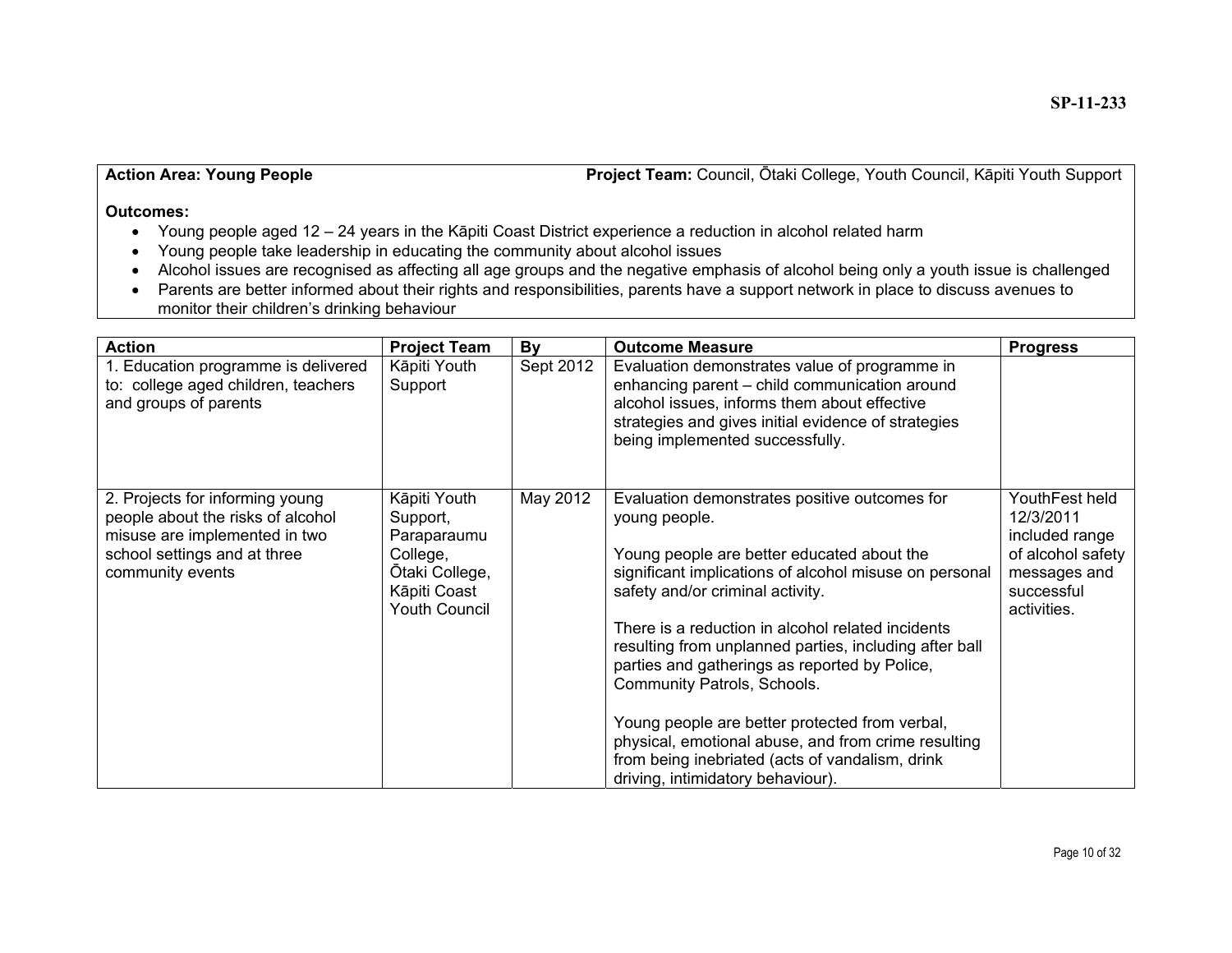| 3. Kāpiti Coast YTH2U Youth Action<br>Plan addresses three issues to do<br>with excess alcohol consumption.        | Kāpiti Coast<br><b>Youth Council</b> | May 2012                                     | Evaluation provides evidence of positive impact on<br>young people and wider community.                                                                                                                                                                                             |  |
|--------------------------------------------------------------------------------------------------------------------|--------------------------------------|----------------------------------------------|-------------------------------------------------------------------------------------------------------------------------------------------------------------------------------------------------------------------------------------------------------------------------------------|--|
| 4. Otaki community action project,<br>using Whānau Ora approach, is<br>scoped, takes place for 18 month<br>period. | Ōtaki College                        | June 2011<br>(plan)<br>Dec 2012<br>(project) | Whanau and hapu take action to keep their young<br>people safe with the pathway for this mapped in<br>project plan, with project evaluation demonstrating<br>positive changes.<br>Funding is secured to deliver project.<br>Evaluation shows 80% achievement of plan<br>objectives. |  |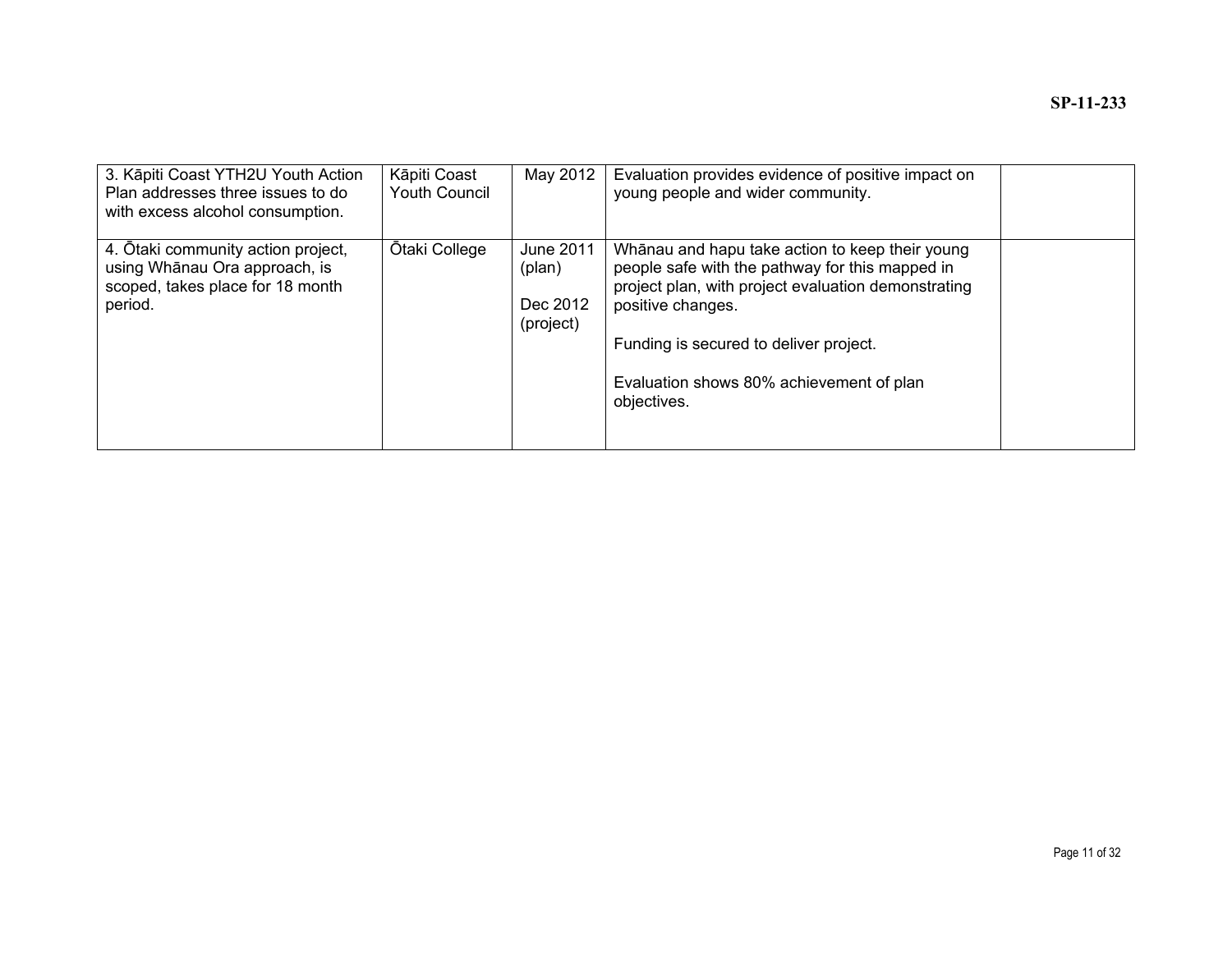#### **Action Area: Public Places, Streets and Open Space**

Project Team: Kāpiti Safer Community Trust, Council, Police

- $\bullet$ āpiti Coast open space and urban design reflects implementation of Crime Prevention Through Environmental Design principles
- People feel safe moving about the K āpiti Coast District at all times of day and night
- Community takes ownership of community safety issue and leads key actions to improve safety

| <b>Action</b>                         | <b>Project Team</b> | By When          | <b>Outcome Measure</b>                                | <b>Progress</b> |
|---------------------------------------|---------------------|------------------|-------------------------------------------------------|-----------------|
| 1. Ōtaki, Waikanae and Kāpiti         | Kāpiti Safer        | Dec 2011         | Volunteer base increases from 20 to 30 people for     |                 |
| Community Patrols are supported       | Community Trust,    |                  | each patrol.                                          |                 |
| to recruit volunteers from a range of | Police              |                  |                                                       |                 |
| age groups.                           |                     |                  | Volunteers represent a mix of ages.                   |                 |
| 2. Kāpiti Community Patrol is         | Kāpiti Safer        | Sept 2011        | Volunteers have access to vehicle which makes         |                 |
| supported to obtain dedicated         | Community Trust,    |                  | retaining volunteers and attracting new volunteers    |                 |
| patrol car.                           | Council             |                  | easier and increases patrol coverage of District.     |                 |
| 3. One collaborative initiative is in | Police Iwi Liaison  | Feb 2012         | Māori Wardens and Community Patrols work              |                 |
| place which enables local Māori       |                     |                  | collaboratively to achieve crime prevention           |                 |
| Wardens and Community Patrols to      |                     |                  | outcomes.                                             |                 |
| work more effectively and             |                     |                  |                                                       |                 |
| efficiently.                          |                     |                  | Māori Wardens are recruited from within the District. |                 |
| 4. Crime Prevention Through           | Council             | March            | Crime prevention measures are in place at 90% of      |                 |
| Environmental Design principles       |                     | 2012             | Council upgrades and new developments.                |                 |
| are used for major Council projects.  |                     |                  |                                                       |                 |
| 5. Proposal from Police to extend     | Police, Council     | <b>July 2012</b> | If Council decides to extend the Liquor Ban, Police   |                 |
| Liquor Ban provisions is submitted    |                     |                  | report a reduction in alcohol related wilful damage,  |                 |
| to Council.                           |                     |                  | abusive behaviour and perceived threatening           |                 |
|                                       |                     |                  | behaviours in public places.                          |                 |
| 6. Strategies are implemented to      | Council, Police     | Nov 2012         | The cost of vandalism in public spaces is identified. |                 |
| improve poorly designed public        |                     |                  |                                                       |                 |
| spaces identified as "hot spots" for  |                     |                  | Disorderly behaviour and vandalism associated with    |                 |
| disorderly behaviour and              |                     |                  | excessive alcohol consumption is reduced by           |                 |
| consumption of alcohol.               |                     |                  | improving urban and open space design features in     |                 |
|                                       |                     |                  | two public spaces.                                    |                 |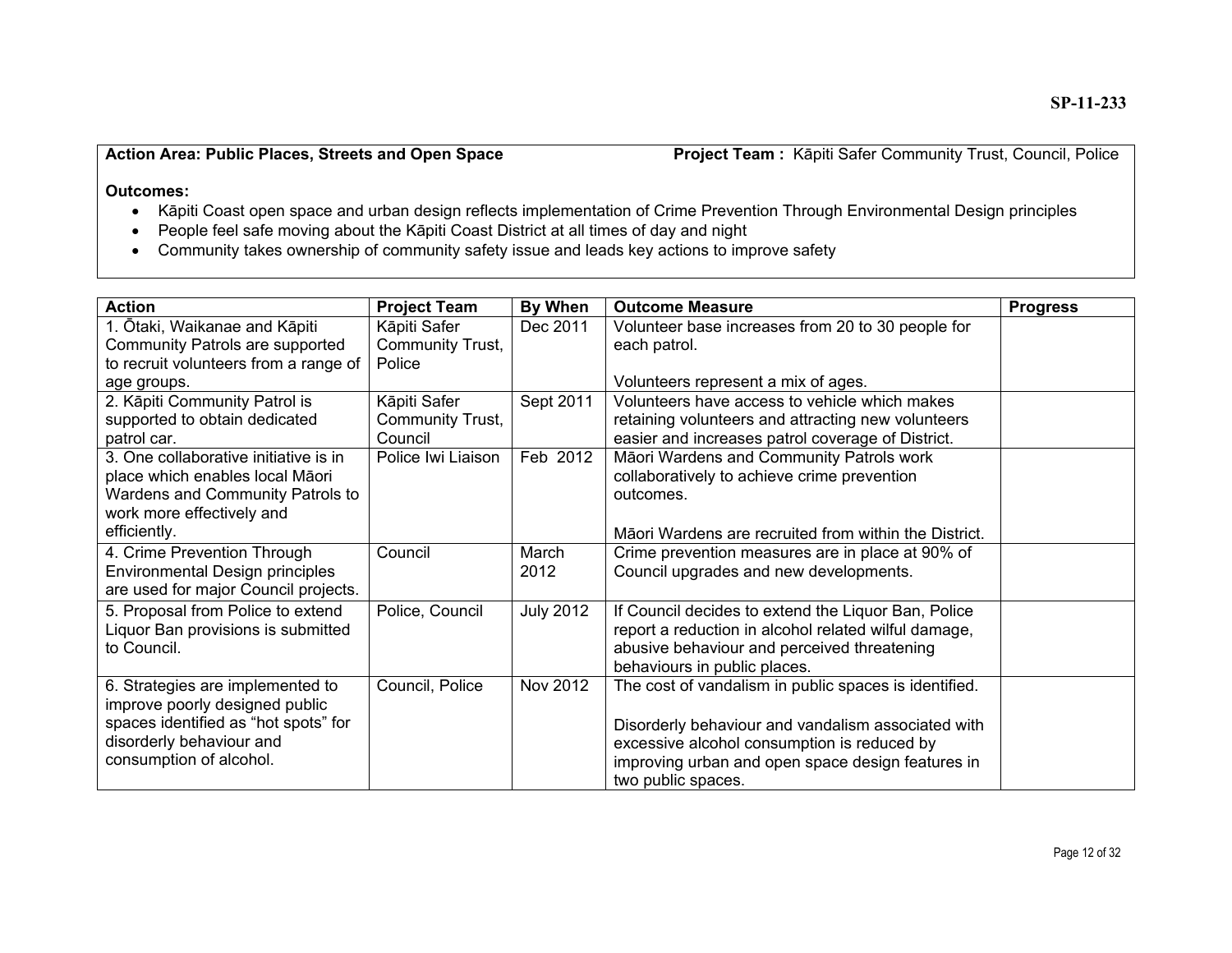| <b>Action</b>                                                                        | <b>Project Team</b> | <b>By When</b> | Outcome Measure | <b>Progress</b> |  |
|--------------------------------------------------------------------------------------|---------------------|----------------|-----------------|-----------------|--|
| Action Area: Alcohol Reform Bill, Council/Community Alcohol Policy/Licensed Premises |                     |                |                 |                 |  |
| <b>Project Team: Council, Public Health, Police</b>                                  |                     |                |                 |                 |  |
| Outcome:                                                                             |                     |                |                 |                 |  |

• The Police, Regional Public Health and the Kāpiti Coast District Council work collaboratively and proactively to ensure they support a reduction in the incidence of alcohol related harm and crime in the community

| <b>Action</b>                                                                                                      | <b>Project Team</b>      | By When                                                        | <b>Outcome Measure</b>                                                                                                                                                                                                                                                             | <b>Progress</b> |
|--------------------------------------------------------------------------------------------------------------------|--------------------------|----------------------------------------------------------------|------------------------------------------------------------------------------------------------------------------------------------------------------------------------------------------------------------------------------------------------------------------------------------|-----------------|
| 1. Information and education is<br>provided to licensed premises in<br>the Kāpiti Coast District to                | Council<br>Police        | Annually                                                       | Newsletters distributed to Licensed Premises (via<br>email and/or post) prior to Easter and Christmas<br>each year, commencing Christmas of 2011.                                                                                                                                  |                 |
| contribute to reducing the incidents<br>of alcohol related harm/crime in the<br>community.                         |                          |                                                                | 69 assessments of licensed premises undertaken<br>by the Council's Liquor Licensing Inspector in the<br>2010 - 2011 financial year (20 of which are<br>undertaken in conjunction with the police), focusing<br>on both compliance and education of Licensees<br>and Duty Managers. |                 |
|                                                                                                                    |                          |                                                                | Council and the Police actively contribute to a<br>reduction of alcohol related harm by ensuring<br>compliance in licensed premises is regularly<br>assessed.                                                                                                                      |                 |
| 2. The existing Local Alcohol Policy<br>is reviewed and updated to meet<br>requirements of Alcohol Reform<br>Bill. | Council                  | To be<br>determined<br>by outcome<br>of Alcohol<br>Reform Bill | Policy has been completed and implementation<br>begun (time frame dependent on outcome of<br>Alcohol Reform Bill).<br>Council consults with the community and uses<br>feedback to inform policy.                                                                                   |                 |
| 3. Communications with on and off-<br>licences is increased.                                                       | Public Health,<br>Police |                                                                | Increase intelligence of managers in on and off-<br>licences by the creation and up keep of a<br>spreadsheet.                                                                                                                                                                      |                 |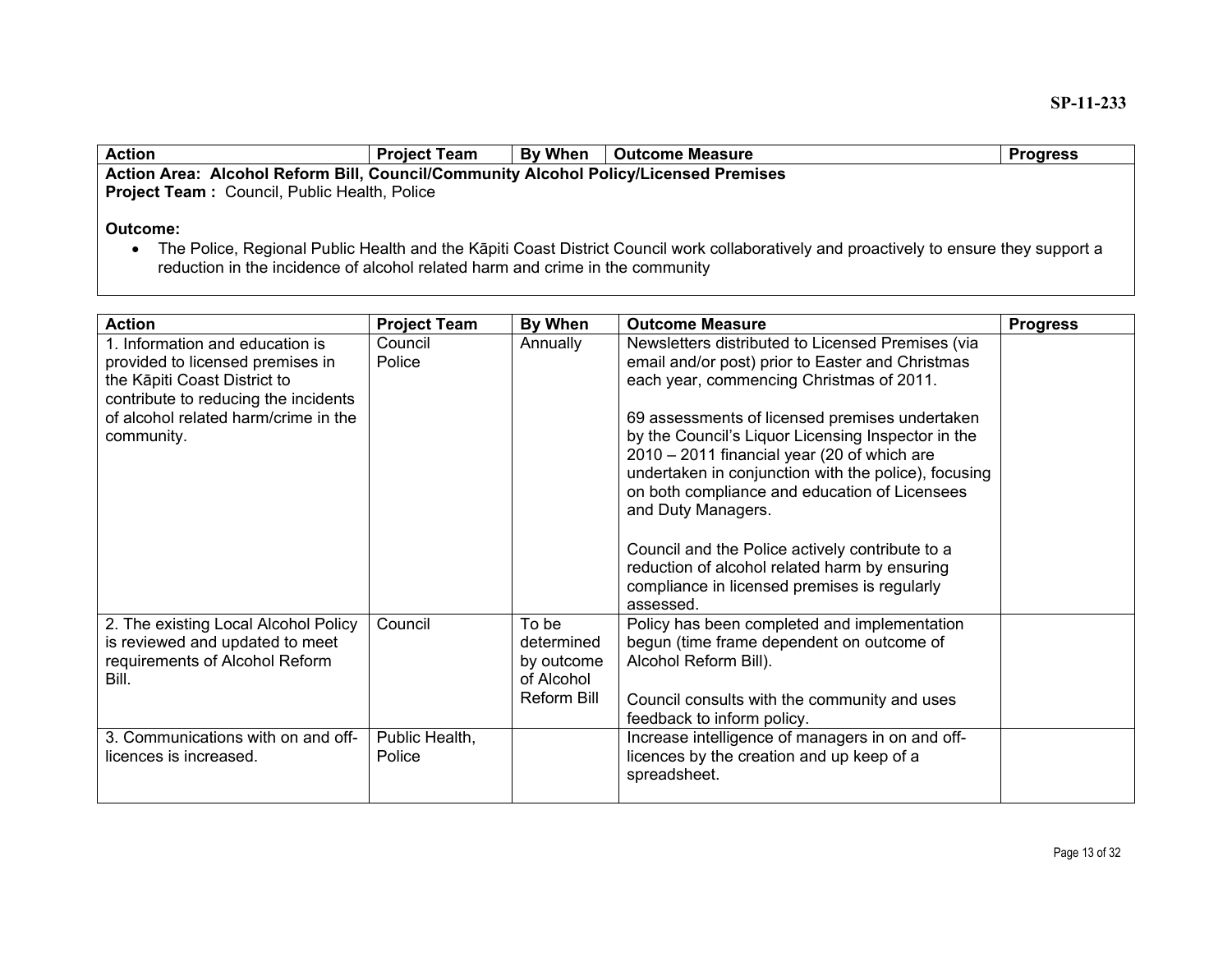| <b>Action</b>                                                                                                                                                                                                                                           | <b>Project Team</b>               | By When                                             | <b>Outcome Measure</b>                                                                                                                                                                                                                                                              | <b>Progress</b> |
|---------------------------------------------------------------------------------------------------------------------------------------------------------------------------------------------------------------------------------------------------------|-----------------------------------|-----------------------------------------------------|-------------------------------------------------------------------------------------------------------------------------------------------------------------------------------------------------------------------------------------------------------------------------------------|-----------------|
|                                                                                                                                                                                                                                                         |                                   |                                                     | Create an email mail list for on and off-licences to<br>distribute information.                                                                                                                                                                                                     |                 |
| 4. Kāpiti Coast Liquor Liaison<br>Group is re-established and the<br>possibility of starting Alcohol<br>Accord is considered.                                                                                                                           | Council, Public<br>Health, Police | Oct 2011<br>Liquor<br>Liaison<br>Group<br>operating | Liquor Liaison Group meets regularly and from<br>time to time engages the hospitality industry.<br>United approach from key agencies contributes to<br>a holistic approach in reducing alcohol harm in<br>licensed premises.                                                        |                 |
| 5. Briefing sessions are delivered<br>and guidance material developed<br>for District Licensing Agency (DLA)<br>members informing them of their<br>legal obligations under the Sale of<br>Liquor Act, and the development of<br>a Local Alcohol policy. | Council                           | Oct 2011                                            | DLA conducts hearings (as required) and makes<br>well informed decisions based on the requirements<br>of the Sale of Liquor Act, relevant case law and the<br>Local Alcohol Policy.                                                                                                 |                 |
| 6. At least two Controlled Purchase<br>Operations (CPOs) in the Kāpiti<br>Police District and at least two<br><b>Controlled Purchase Operations</b><br>(CPOs) in the Otaki Police District<br>are carried out throughout the year.                      | Police, Public<br>Health, Council | <b>June 2012</b>                                    | Kāpiti Police District CPO data and Ōtaki CPO data<br>shows a reduction in sales to minors in comparison<br>to national results.<br>A reduction in liquor sales to minors occurs<br>contributing towards a reduction in alcohol abuse<br>and alcohol related crime in young people. |                 |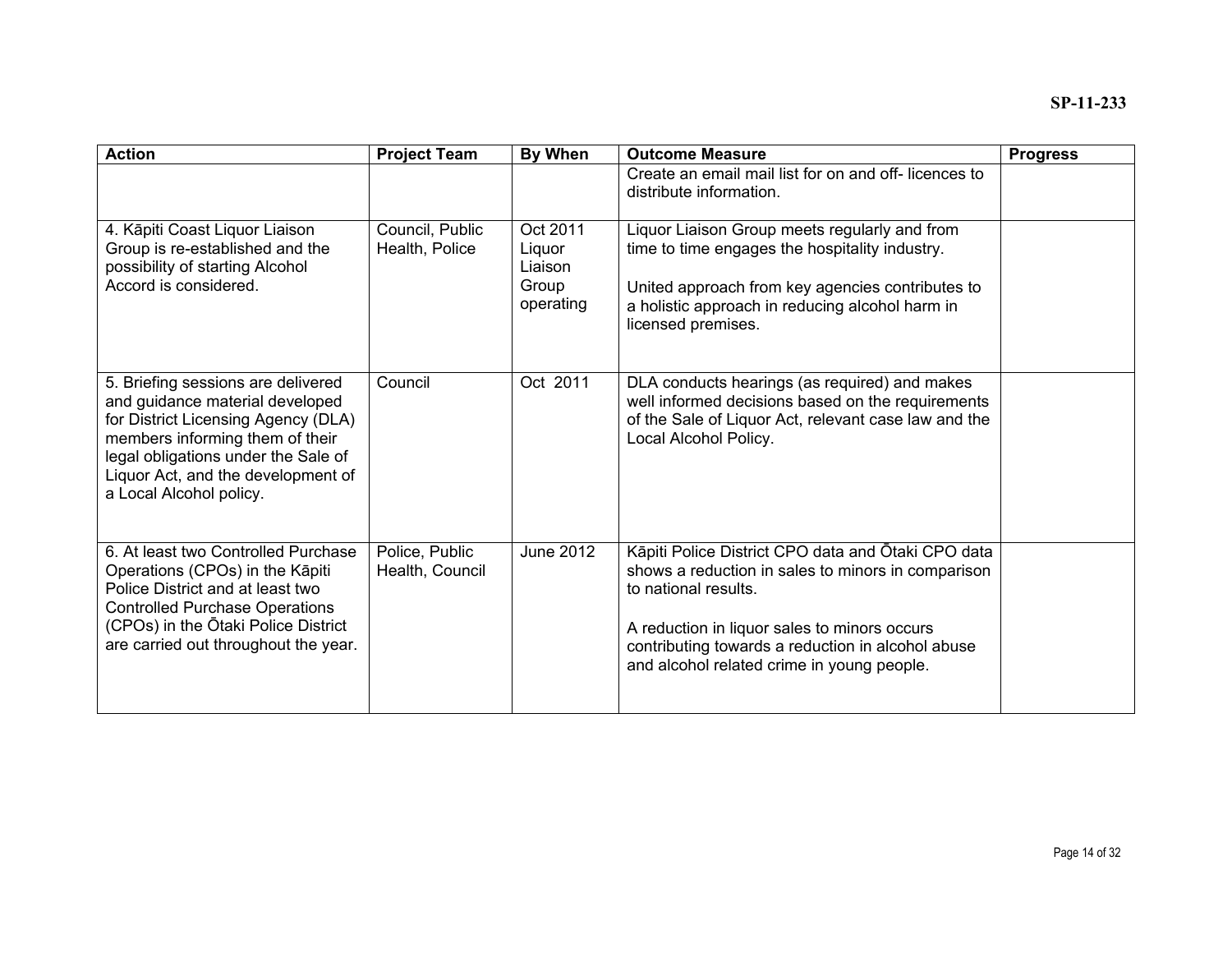#### **Action Plan Implementation**

#### **The Action Plan**

Specifies key interventions the community will take to reduce alcohol related crime in the K āpiti Coast. The Action Plan identifies key measures and maps a pathway of action for the next eighteen months.

#### **►Coordinated and Monitored by Steering Group**

Steering Group members confirmed May 2011. Meetings of the Steering Group will take place six monthly.

### **►Plan Commencement**

May 2011

#### ►**Plan Completion**

30 Nov 2012

#### ►**Review Dates**

First review after 12 months May 2012 Final review at completion of Action Plan Nov 2012

#### ►**Steering Group Terms of Reference**

The initial Steering Group was formed late 2010 for the purpose of developing an Alcohol Action Plan for the K āpiti Coast. Members of the group represented key stakeholders with significant expertise in the area of alcohol related crime and harm.

With the development of the Alcohol Action Plan completed in May 2011 membership of the Steering Group altered to better meet the requirements for implementing the Plan. Members are in place for two years from Plan commencement in May 2011 to Plan completion in Nov 2012.

The Terms of Reference have been developed to give context to the group and to set the scene for collective action.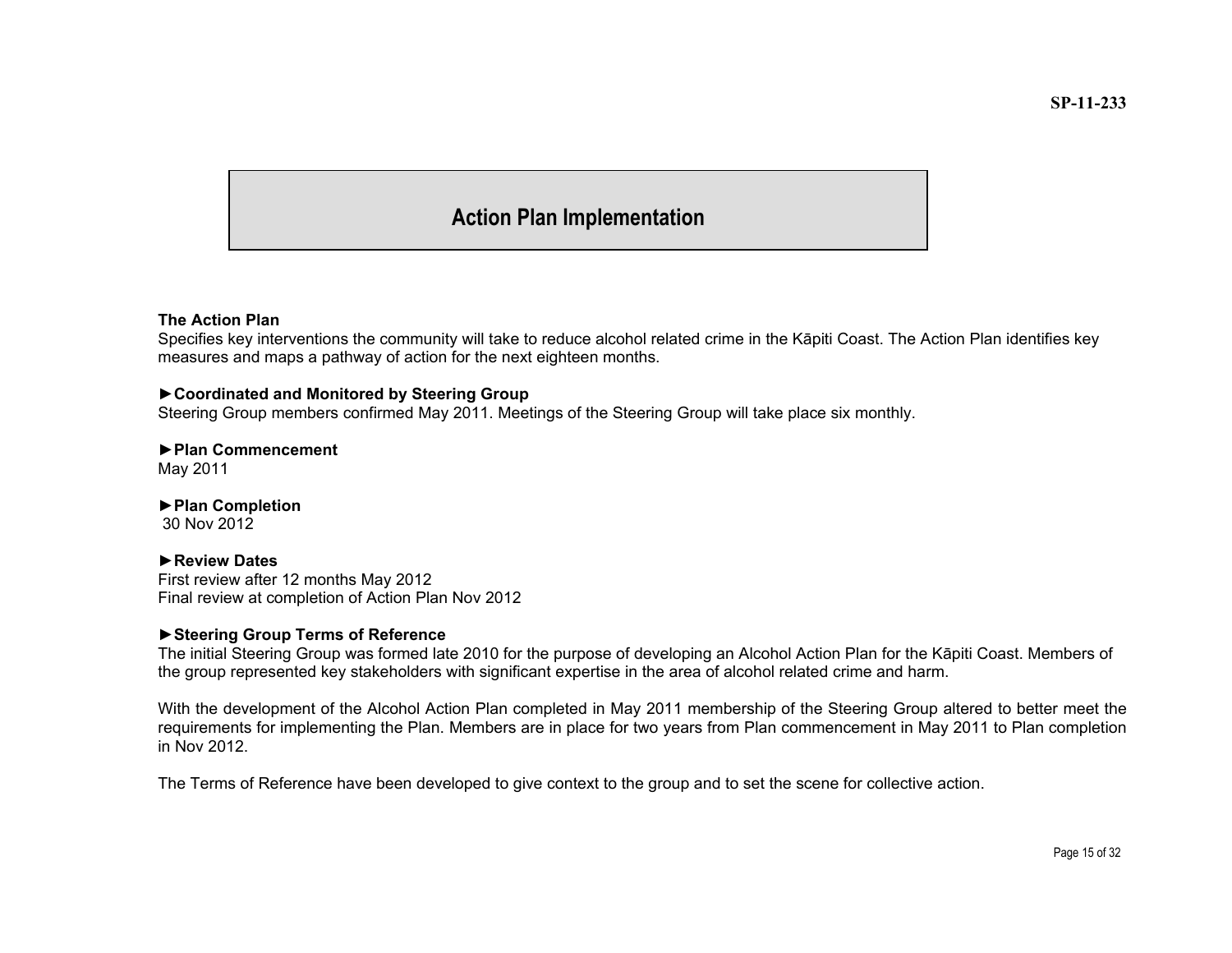**SP-11-233**

The role of the Steering Group is to:

- Provide strategic leadership including advice regarding linkages to central Government and key agency polices and initiatives
- Ensure delivery of the Alcohol Action Plan, address areas not being achieved and make Plan amendments if required
- Advocate for further community action that supports the Alcohol Action Plan outcomes including funding to support such activities
- Co-ordinate, and provide strategic overview of, work related to alcohol related harm and crime in the K āpiti Coast
- Evaluate outcomes achieved and produce a final report by 20 Jan 2013
- Develop an Alcohol Action Plan for 2013-2015

The K āpiti Coast District Council will provide a Coordinator for the project to support the work of the Steering Group.

The Steering Group will agree a Chairperson at their first meeting in May 2011.

Members of the Steering Group are:

| Sam Hutcheson     | Kāpiti Coast District Council                  |
|-------------------|------------------------------------------------|
| Jacqueline Muir   | Kāpiti District Police                         |
| Esmae Laird       | <b>Ōtaki District Police</b>                   |
| Sarah Parker      | <b>Otaki College</b>                           |
| Kim Nye Picknell  | Kāpiti Safer Community Trust                   |
| Lucy Butler       | <b>Regional Public Health</b>                  |
| Phillip Parkinson | Alcohol Advisory Council of New Zealand (ALAC) |
| Cathy Bruce       | Alcohol Advisory Council of New Zealand        |
| Sue Blyth         | Kāpiti Youth Support                           |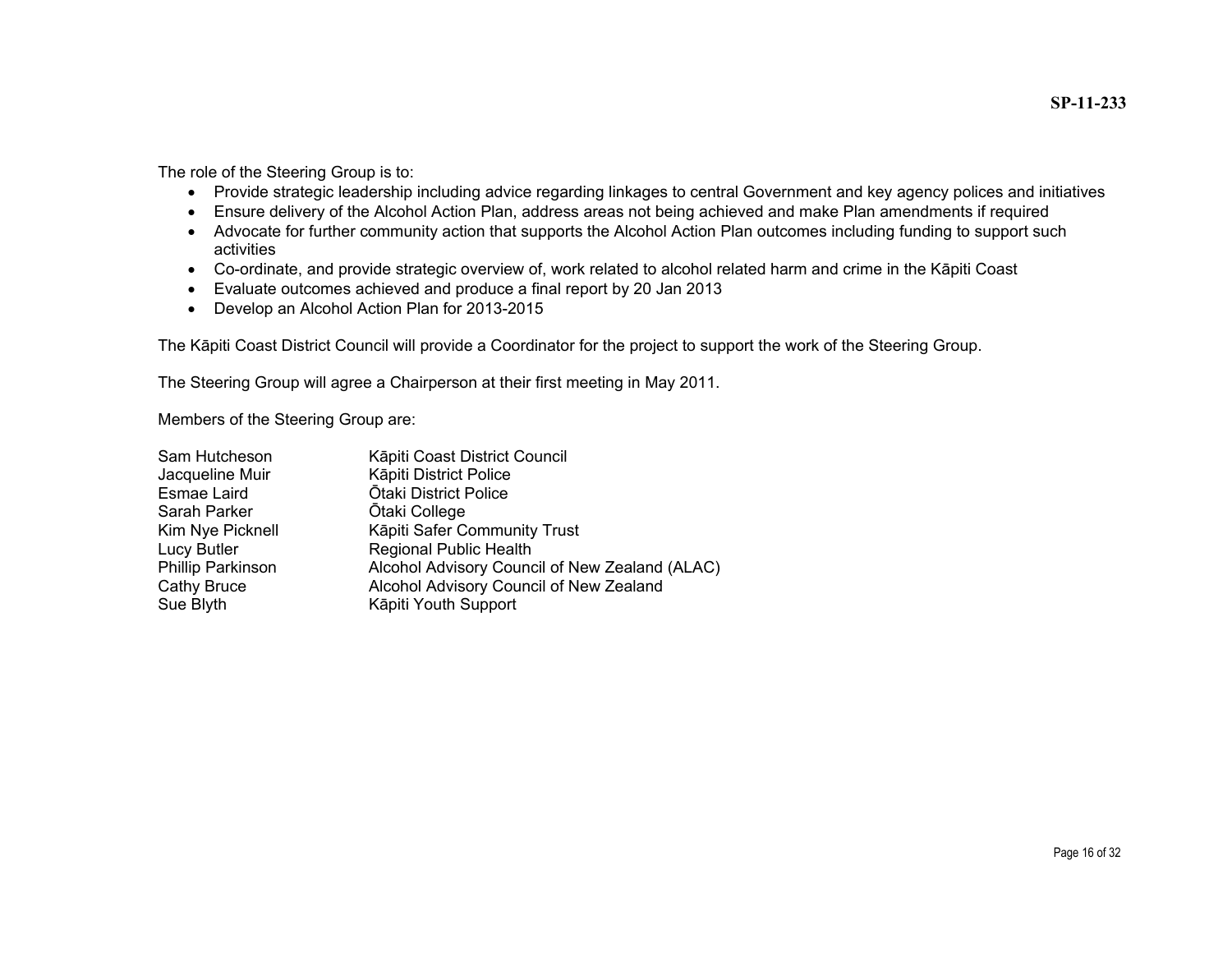### **Kāpiti Coast Alcohol Action Plan**

## **Background Report**

# **April 2011**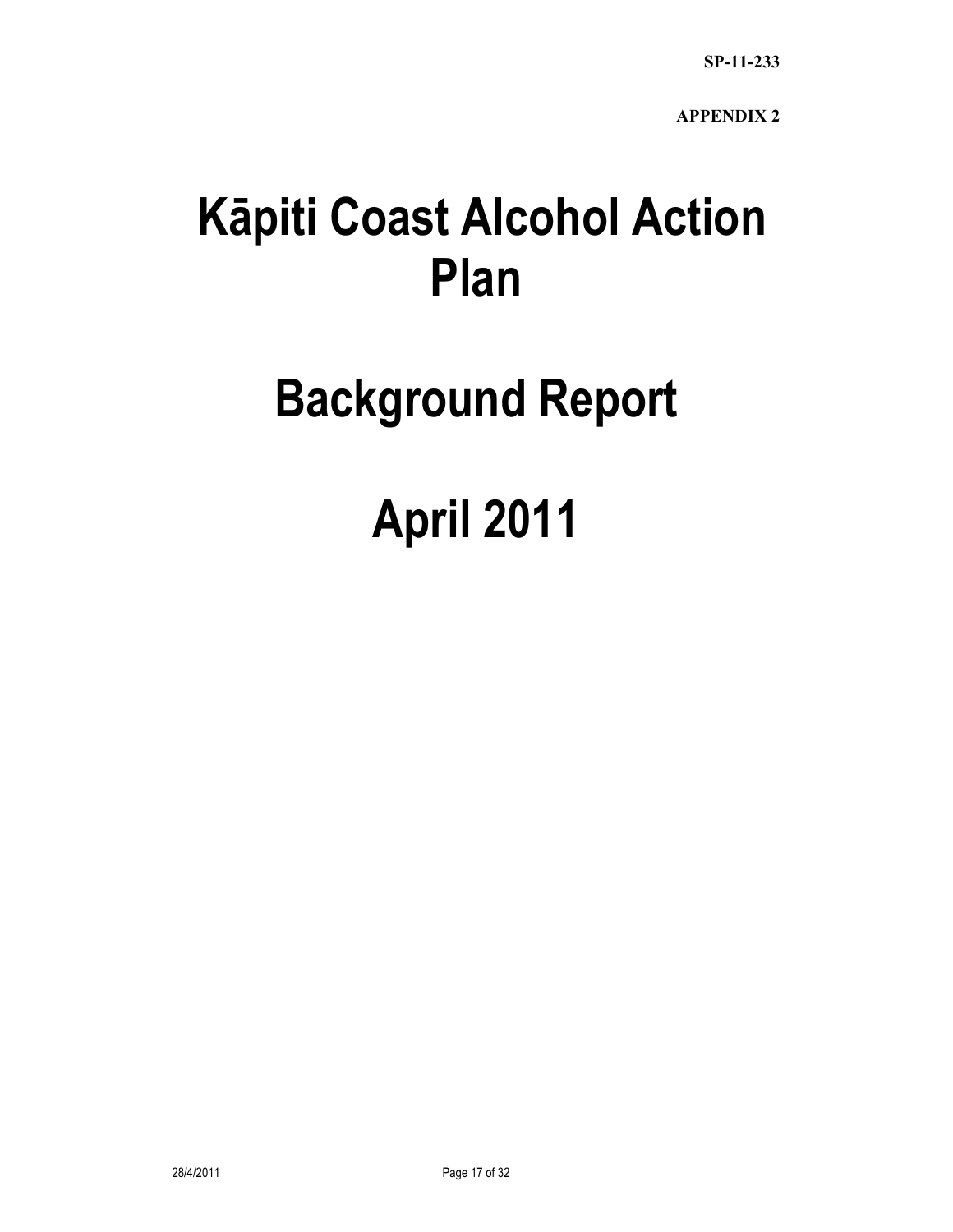#### **Introduction**

This Report gives a national overview of alcohol and crime related findings, and where possible, local references. A variety of Kāpiti Coast information sources have been used including agency statistics, anecdotal reports and media coverage.

There will be an annual update of this Report and ownership of this task will lie with the Alcohol Action Plan Steering Group. A template for the Annual Report update is attached (Appendix 1).

#### **How This Action Plan Was Developed**

The Response to Alcohol is a funding priority for the Ministry of Justice Crime Prevention and Community Safety Programmes funding pool. The purpose of the fund is to assist in supporting local efforts to reduce alcohol related crime and to enhance community safety. The Kāpiti Coast District Council obtained funding from the Ministry of Justice in 2010 to develop an Alcohol Action Plan for the District.

Thirty eight community groups and key agencies contributed their local knowledge and expertise to the development of the Alcohol Action Plan. Groups were engaged through one to one discussions and at a range of pre existing forums. Information was collated and themes identified. Where possible strategies for addressing alcohol issues were offered, these were tested with firstly the Alcohol Action Steering Group, and secondly with a range of stakeholder groups. Ideas that generated high levels of interest and potential for ongoing involvement were included in the Alcohol Action Plan either as activities for the first 18 months of the Plan or for consideration as the Plan moves forward.

#### **What We Know Already**

Criminal behaviour linked to the consumption of alcohol is at a significant level in New Zealand. While the majority of people who consume alcohol do not engage in criminal behaviour, Police data (2007/08) indicated that at least 31 per cent of all recorded crime involved an offender who had consumed alcohol prior to committing the offence.

While criminal behaviour can be one of the end results of alcohol consumption, stakeholders involved in the development of this Action Plan are equally concerned with the impact of alcohol related harm to community members.

In addition to crime, alcohol related harm encompasses a range of negative effects resulting from consumption of alcohol including anti-social behaviour that is disorderly, threatening, offensive, violent and abusive, road crashes or personal accidents, lost productivity, absenteeism and long term health consequences.

Kāpiti Coast support agencies provide services to significant numbers of people where alcohol is negatively impacting on their wellbeing. The impacts included domestic violence, teenage behaviour which parents cannot control, involvement with Police, economic hardship due to money being spent on alcohol instead of food, and child neglect/abuse.

The link between alcohol, crime and community safety is complex and involves many individual, social, economic and environmental variables. However research demonstrates that people's drinking behaviour is greatly influenced by their local environment and communities can do a great deal to reduce local alcohol related crime and community safety issues.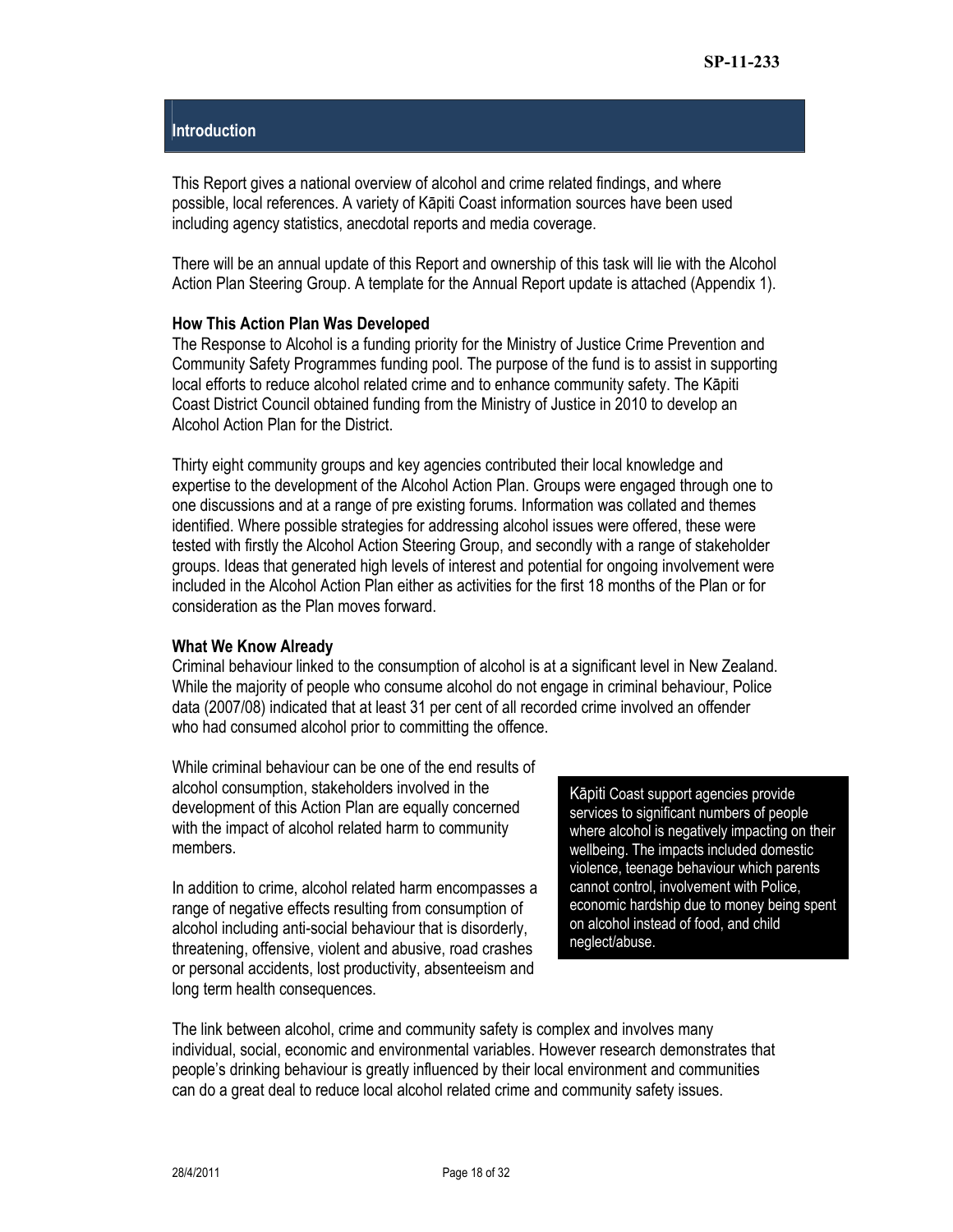#### **Local Alcohol Related Harm Indicators**

Kāpiti Coast demographics show that young people under 25 and older people over 65 years are over represented in comparison to other areas of the country. The community has expressed particular concerns about the drinking behaviours and safety of both these age groups. The Alcohol Action Plan Steering Group have focused on these age groups in the Plan while also taking into account general alcohol related crime and harm, including issues such as open space design and access to appropriate supports and services.

A significant number of older people taking part in the consultative process for the 2009 Kāpiti Coast District Council Long Term Community Plan said they felt unsafe. Anecdotal evidence suggests this is due to the perception of young people causing trouble such as vandalising property, gathering in loud groups, drinking and being intimidating. Younger people themselves state that one of their biggest concerns is teen drinking. They are also concerned about being labelled as bad and trouble by older people when it is a minority that cause problems for others.

#### Coast Youth Council – Youth Survey 2010

"What are the biggest issues for young people"

- drugs 19%, alcohol 16%, boredom 11%
- crime related things like gangs, violence, drink driving, vandalism and crime in general 11%

"There is nothing or nowhere for young people to do. This results in a lot of drunk teens".

Statistics to quantify alcohol issues in Kāpiti Coast are not readily available as information from Government agencies tends to be collated at a regional not local level. Some local providers were able to give numbers of people experiencing alcohol related harm accessing their services, while others gave specific examples of alcohol related incidents they have observed in the course of their community work. Data available was primarily related to alcohol issues for younger people rather than the 65 years+ population.

Anecdotal information has therefore been used significantly to guide development of the Alcohol Action Plan. The information offered in this report has been validated by a number of stakeholders.

When asked about the size of alcohol related problems in the District in comparison to other areas of the country, people said that although they were aware the Kāpiti Coast has a low rate of crime they regarded excess alcohol consumption as a growing problem and were concerned this would lead to increased anti social and criminal behaviour. There was also significant

concern about excess alcohol consumption by older people which was largely unreported in any formal way.

The Police have stated that they spend significant amounts of time dealing with under 25 year olds

Local statistics were difficult to access though a number of community agencies kept records of people with alcohol issues accessing their services or were able to readily collate this information from their in depth knowledge of the people they assist.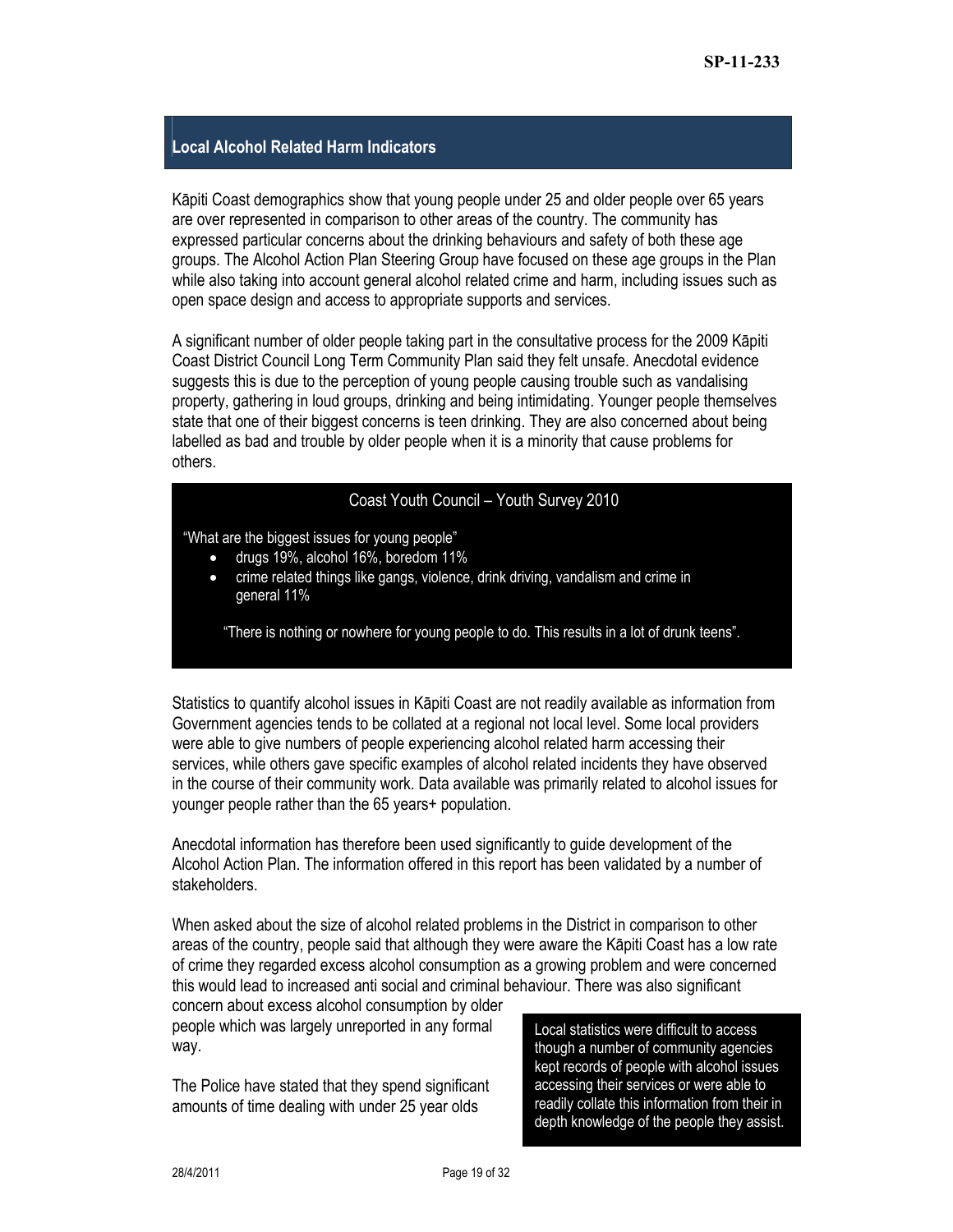engaged in socially unacceptable behaviour, including vandalism, caused by excessive alcohol consumption.

There are issues around the licensed premises in the Kāpiti Lights area in Paraparaumu along with youth drinking in public places such as the Raumati Beach Marine Gardens reserve. In addition youth gatherings, and youth drinking as they move along the streets at night, are also causing problems for the Police.

Community Patrols working in Waikanae and Paraparaumu have significant concerns about the frequency of which they find girls, some as young as 12 years, who have been drinking and are on the streets late at night. This issue was also raised by a group of young peer support workers who say they are concerned about the vulnerability of these young drinkers, many of whom are younger siblings of school friends, and that they want to see them kept safe.

Particular concerns were raised about young girls who present at the Ōtaki Health Centre on Mondays concerned that they may have been sexually violated while drinking over the weekend but unable to recall anything that happened. Three Paraparaumu agencies noted an increase over the last two years in the number of girls and women with alcohol problems accessing their services.

Ōtaki College provided information about the students they are supporting who engage in regular binge drinking which impacts upon their ability to participate in learning opportunities. A youth agency in Ōtaki providing mentoring and support to at risk young people (up to 25 years) said they currently work intensively with 20 people experiencing alcohol related harm but are aware of another 50 who need their input.

The Kāpiti Safer Community Trust Strengthening Families Coordinator supplied data showing that in the 2009/2010 year one third of referrals to their service involved families with alcohol issues including violent incidents as a result of drinking. One support service reported that over half the families they assist are severely impacted upon by the excessive consumption of alcohol by parents. This results in a lack of money to meet basic needs such as adequate food and clothing for their children coupled with inconsistent parenting behaviours. The most common criminal conviction in this group is for drink driving.

Ninety percent of people referred to the Living Without Violence programme in the last 12 months had alcohol and drug issues – the majority of these people were aged between 30-39 years. The Cross Roads Trust, who provide addiction rehabilitation services at the Te Nikau centre, received approximately 50 requests for assistance in the last year. There has been a noticeable increase in referrals over the past few years.

Care NZ have launched a local education programme for people aged 18 to early 20s referred to them through the criminal justice system due to the growing need for more intensive support for this group. People referred to the programme have alcohol and drug addictions.

In 2010 the Capital and Coast District Health Board, Ministry of Health and ACC completed a

While only a small number of Kāpiti Coast agencies provided services directly addressing alcohol use every agency interviewed reported the negative effects alcohol related harm had upon large numbers of people being able to fully benefit pr participate in the programmes they offered.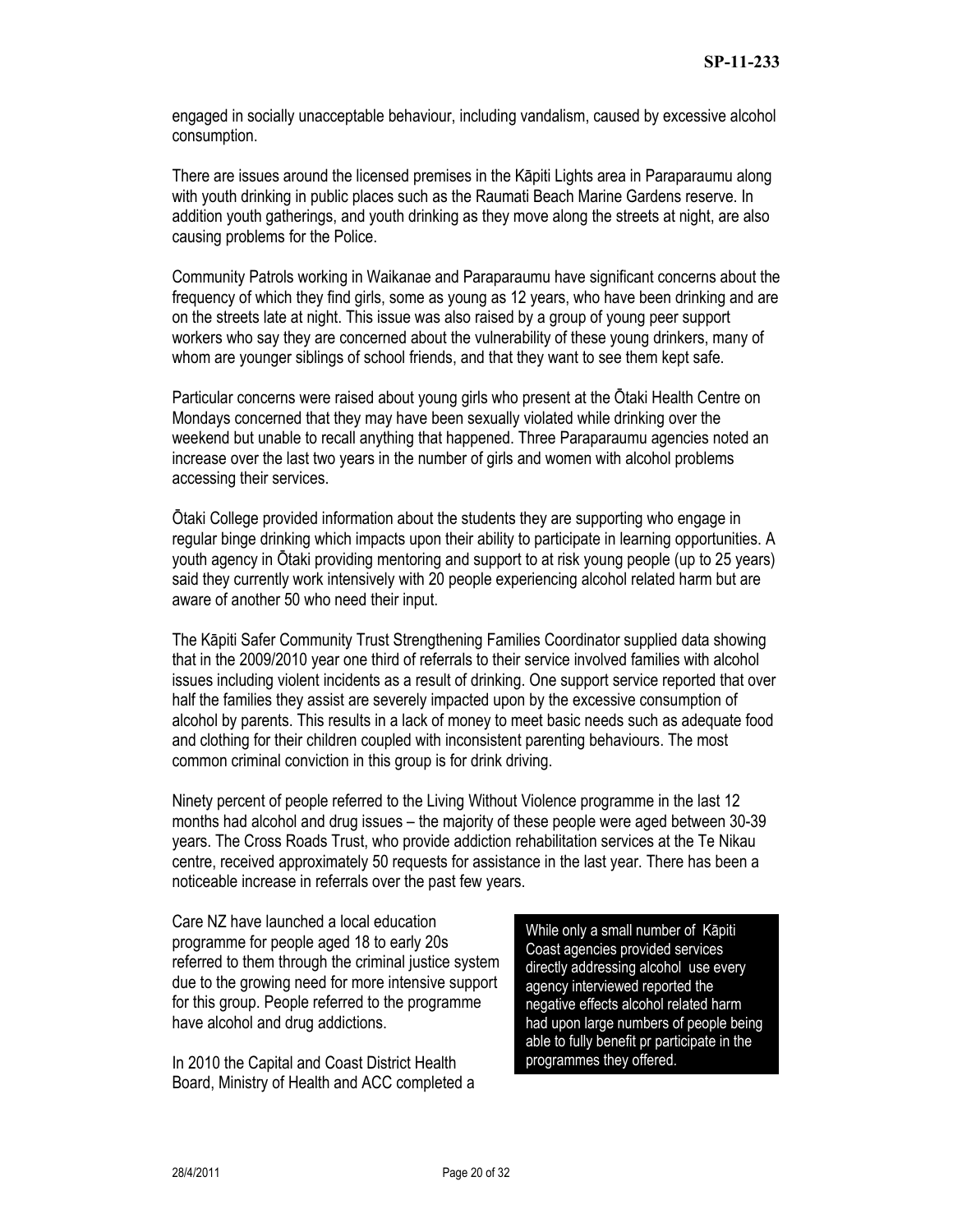Data Collection Project focusing on the influence of alcohol on Wellington Hospital Emergency Department admissions.

Key findings in relation to alcohol related harm were:

- 56% of all injuries treated between 10pm and 6am are alcohol related
- 63% of all claims were made by males
- 37% of all claims were made by females
- Falls claims made up 43% of the alcohol related claims
- 88% of claims between 10pm and 6am Fri/Sat and Sat/Sun were violence related

Kāpiti District Police report that:

- 15% of urban motor vehicle accidents in the last 5 years involved alcohol
- Drunk and disorderly behaviour of young people between ages of 14 – 25 takes large amount of
- Police time
- Consumption of alcohol outside of liquor ban hours exacerbates above issues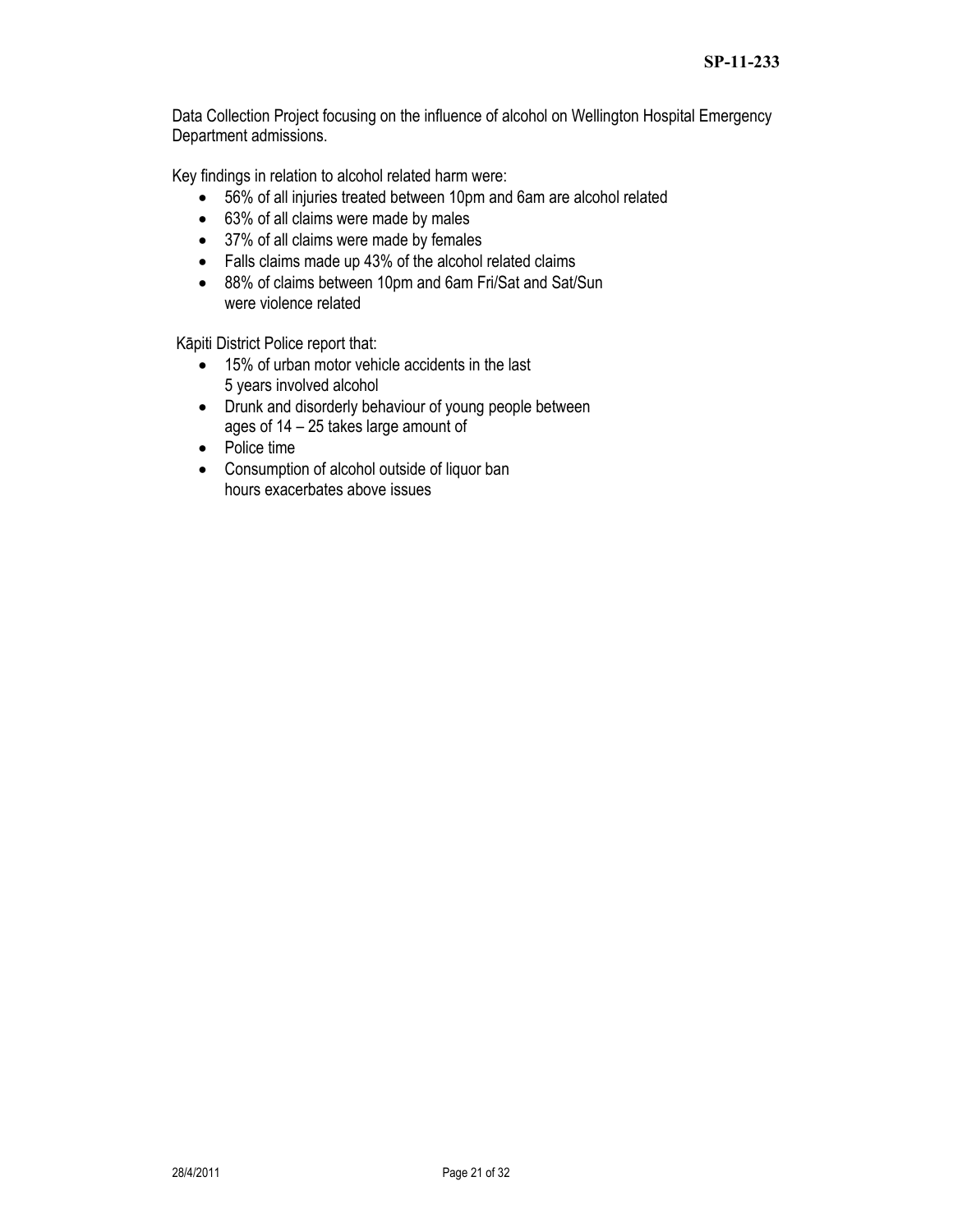#### **Community Participation, Ownership and Action**

Thirty four community groups and key agencies contributed their local knowledge and expertise to the development of the Alcohol Action Plan. People were enthusiastic about the initiative and

offered a range of practical local actions for consideration. Two factors influenced further involvement of people with the project. Some agencies, while supportive of the initiative, were clear that their focus was not on alcohol related harm or crime. While this was an important issue they had other overriding priorities and concerns. For the agencies who wanted to actively participate, the capacity to take more work meant this was not possible.

Even where resources were limited community groups offered a range of innovative practical strategies for addressing local alcohol issues.

Community leadership and ownership was considered a key factor in the successful implementation of the Alcohol Action Plan. Knowing what all parties are doing in this area will mean more effective services and targeting of priority areas which impact positively on crime reduction.

The Alcohol Action Plan is seen as an important development as it will give stakeholders a collective coordinated focus to prevent crime. It gives the message that residents want a safe community and it will support actions which stop breaches of the law, underage drinking, and reduce alcohol related harm.

> When discussing ownership of alcohol issues the majority of stakeholders interviewed stated it was parents that needed to own and address the problems.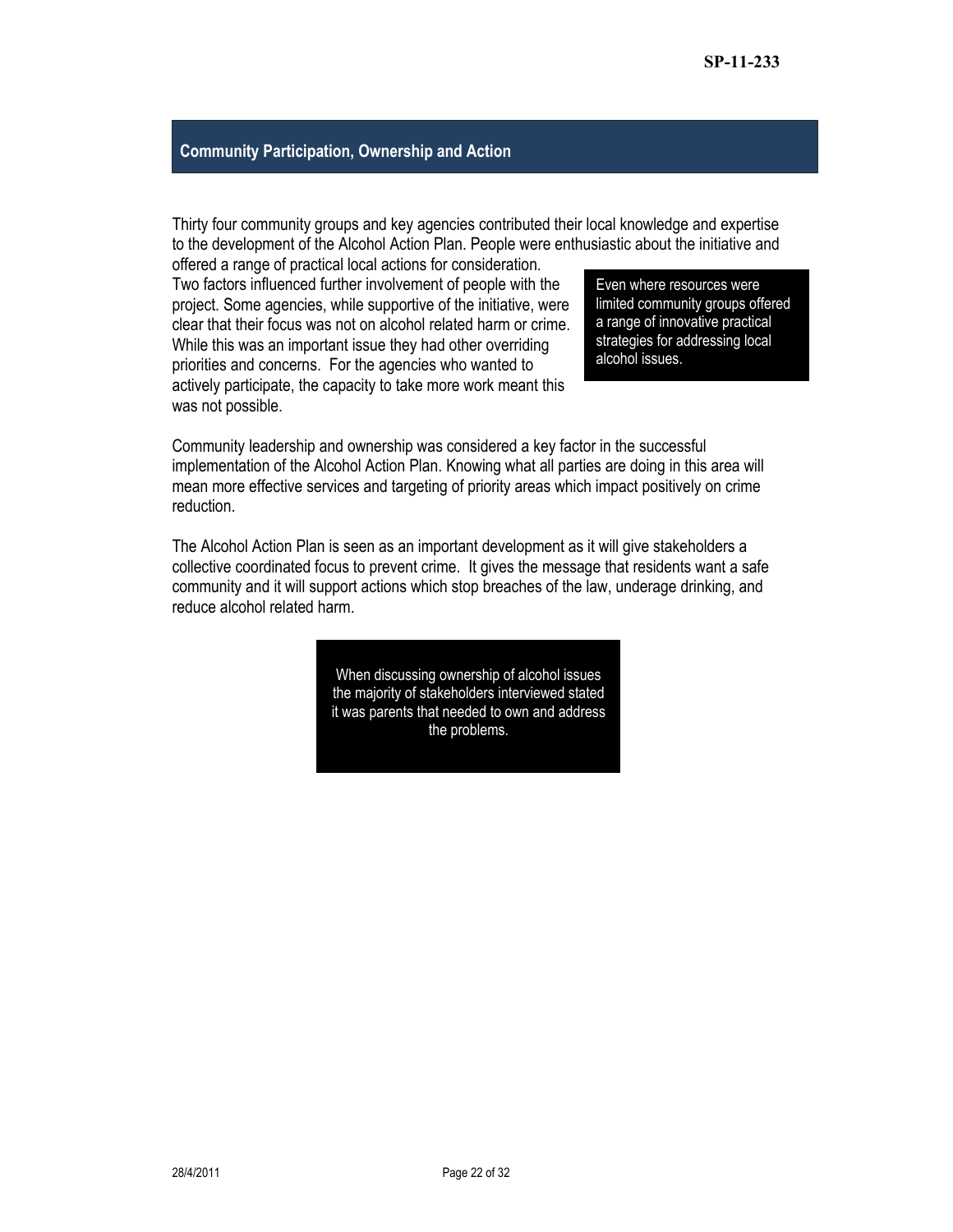#### **Key Community Concerns and Opportunities**

At the completion of the information gathering phase of this project key themes became evident, and along with these, concerns the community wanted to see addressed.

When discussing ownership of alcohol issues for young people the majority of stakeholders interviewed stated it was parents that needed to own and address the problem. When asked about young adults legally entitled to drink, as opposed to underage drinkers, the response was that young people drinking to excess learnt this was acceptable at a younger age, often due to a lack of strong parental guidance and control. Several people spoke about parents who themselves have severe drug and alcohol issues and that intensive supports need to be put around these families.

Young people below the legal drinking age report that alcohol is usually supplied by parents or friends aged over 18 years. Several young people spoke of their concerns around parents who failed to keep their children safe from alcohol related harm, and who condoned the drinking by supplying the alcohol for them to take to parties, didn't check up on where the young person was, who they were with, and what they were doing.

There is a lack of clear information showing the referral process and criteria for accessing services - people working in the area for a significant number of years were generally well informed, while newer community staff found this information hard to find. For both groups there were critical information gaps – for

Key themes emerged from the community engagement process:

- - Increasing numbers of woman (under 35 years) either presenting with alcohol issues or experiencing alcohol related harm
	- Vulnerability of young people particularly girls, found intoxicated in public at night
	- The difficulty in accessing information about available services, entry criteria and referral pathways

example several agencies were unaware that people referred to the Living Without Violence programme by a General Practitioner may be funded to attend and did not refer people to this service. To address this it is suggested agencies add links to resources and services to their web sites. There were also requests from three agencies for an updated Community Services Directory.

The Kāpiti Coast Youth Council will be taking action to address some of the issues impacting upon the both underage drinking and the negative drinking habits of young people in their YTH2U Youth Action Plan released mid 2011. A group of representatives from the Youth Council will be contributing to the Alcohol Action Plan work over the next 12 months.

There is a need for safe transport options at night such a free bus (or \$2 charge) on Friday and Saturday nights. The cost of entertainment options was a barrier to young people choosing this ahead of drinking, as it is more expensive to go bowling or to a movie than to purchase alcohol.

#### Coast Youth Council – Youth Survey 2010

"So what else could the Coast provide for young people?"

Fun youth events that are supervised, alcohol and drug free, provide a safe option for young people to attend. These could be a way to cut down on the amount of alcohol and drug abuse young people tend to get involved in when drinking and socialising at parties.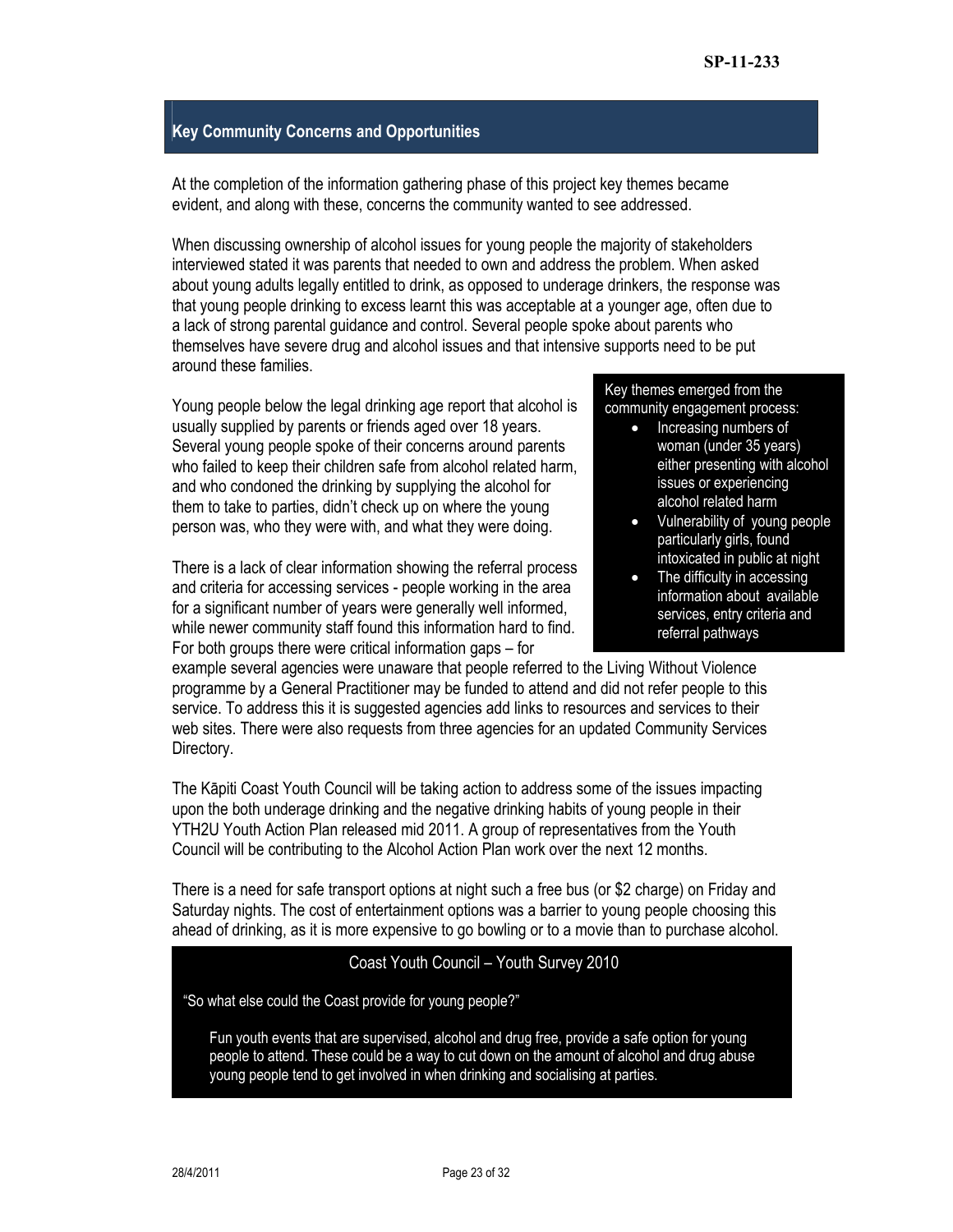The design of public spaces and recreation areas such as parks was an area where young people, Council staff and the Police felt there could be improvements made. There were comments made by some young people about how unsafe they often felt in public spaces where their peers' drinking made them scared.

" We need somewhere private to hang out in a public place"

Youth Peer Support Worker

Youth agency staff identified that a key success factor in influencing drinking habits was having people with the skills to develop strong and trusting relationships with youth. There was concern expressed about a lack of funding to provide this support.

When asked to identify current gaps in services in the areas of alcohol related harm and crime people referred to the lack of appropriate treatment options. Rehabilitation services are Wellington based and if caregivers need treatment they are often unable to access services as they have to care for their children. This issue can also impact if treatment is offered locally. There is currently no funding to assist families in this situation. (Sources: Barnardos, Strengthening Families, Living Without Violence, Care NZ, Cross Roads).

Strengthening Families staff described the difficulties of working with multiple health services: "If you go to mental health your addiction isn't dealt with and if you go to addiction services your mental health is not addressed". This issue was reiterated by Care NZ.

Sourcing information can be the first step in an individual or family taking action to intervene and possibly prevent alcohol related crime and harm to themselves or others. It was felt however that provision of information on its own did not achieve much and there needed to be a conversation with the person at the time information was given out.

The growing concern in Kāpiti Coast about drinking habits of older people was backed up with the Police and Age Concern providing information about elder abuse, drink driving, and the negative effects of alcohol consumption upon aging health related disorders. At a national and local level ALAC and ACC are also concerned about these issues and are developing strategies and resource material which will support and guide the work of local agencies.

Educating health professionals in the detection and treatment of older people with alcohol issues is seen as a priority, and education around this issue will be provided by Public Health, ALAC and the Police.

The places (other than private homes) at which older people drink in the Kāpiti Coast are well known and therefore provide good opportunities for education initiatives. However it is likely that a large proportion of alcohol consumption occurs in people's own homes and this presents a challenge in terms of assessing the problem and addressing it.

An Ōtaki publican described numbers of older people who sit in his pub most days for the company as much as for the alcohol consumption. The publican is linking people needing treatment for alcohol addiction and allied supports to relevant agencies and is also developing pro active strategies at his premises including provision of meaningful activities such movie days.

The Kāpiti Coast District Council provides a Driving Safely with Age programme which will be attended by 80 older people in 2011. It is thought that while some older people drive under the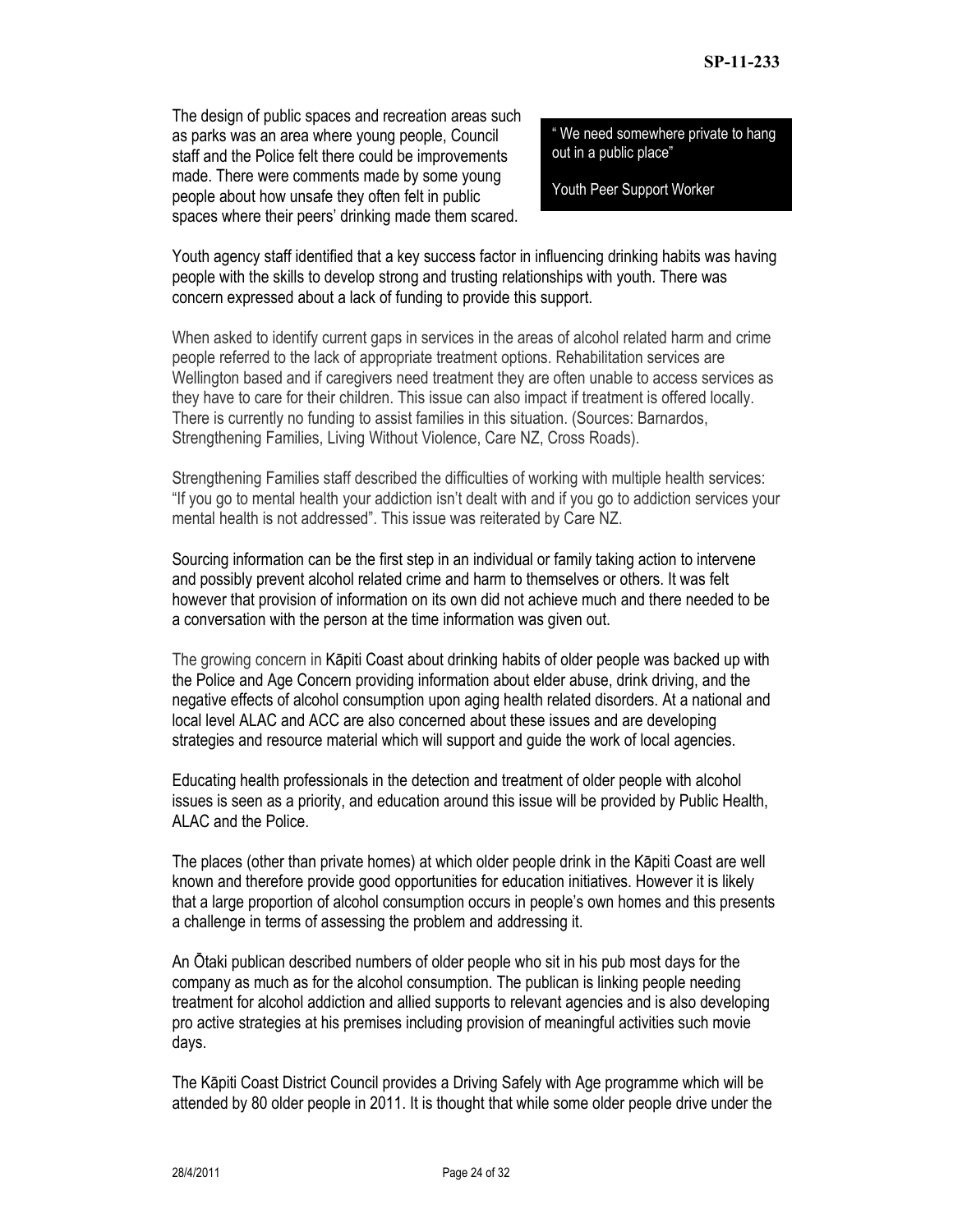influence of alcohol this is not often detected due to the short distances they travel and the lower speed at which they drive.

Heavy drinking by older people was viewed as having a negative impact upon younger family members, with it either being seen as acceptable because granddad does it or being damaging to the relationship between grandparent and grandchild.

"My granddad's drinking means I don't respect him anymore"

"My grandparents do it and they've got old OK"

While numbers of older people have said they feel unsafe in their community, more work can be done to explore what this means to them i.e. is it safety at home, are they scared of people being intimidating when they are out, what are the specific areas they feel unsafe in. The use of Neighbourhood Support Groups is known to increase people's feelings of safety, and actual community safety, and the Safer Community Trust and Police will be working to significantly increase the number of groups in the area.

With excess alcohol consumption and under age drinking being significant problems in public places the Police are recommending to the Kāpiti Coast District Council that the current Liquor Ban regulations be extended to ban alcohol consumption in all public places from 10pm to 7am the following day. When asked about this proposal some community members supported the move along with stronger penalties for people who are drunk causing public disturbances and vandalising property. There are however others who are not in favour of extending the ban and there will be significant community interest in the proposal if it goes out for public consultation.

The sale of alcohol to underage drinkers occurs frequently with the Police, Public Health and the Council Liquor Licensing team agreeing to increase the number of Controlled Purchase Operations carried out each year. Increased random inspections of licensed premises are to be increased also with 50% of premises to be inspected annually – this is a shared role between the Council and Police.

Community Patrols, while being a pro active and preventive response to alcohol issues in public places, are facing difficulties with attracting new members; an active recruitment drive is needed to build patrol numbers. It is of concern that the Paraparaumu Patrol has no access to a vehicle and volunteers have to use their own cars – this is a deterrent to attracting more people. The coverage area of the Patrols is also limited due to this lack of resources along with the days and hours they are able to operate.

Māori Wardens also operate in Kāpiti Coast and the coordination of action by the Community Patrols and Māori Wardens is being explored by the Police to maximise outcomes.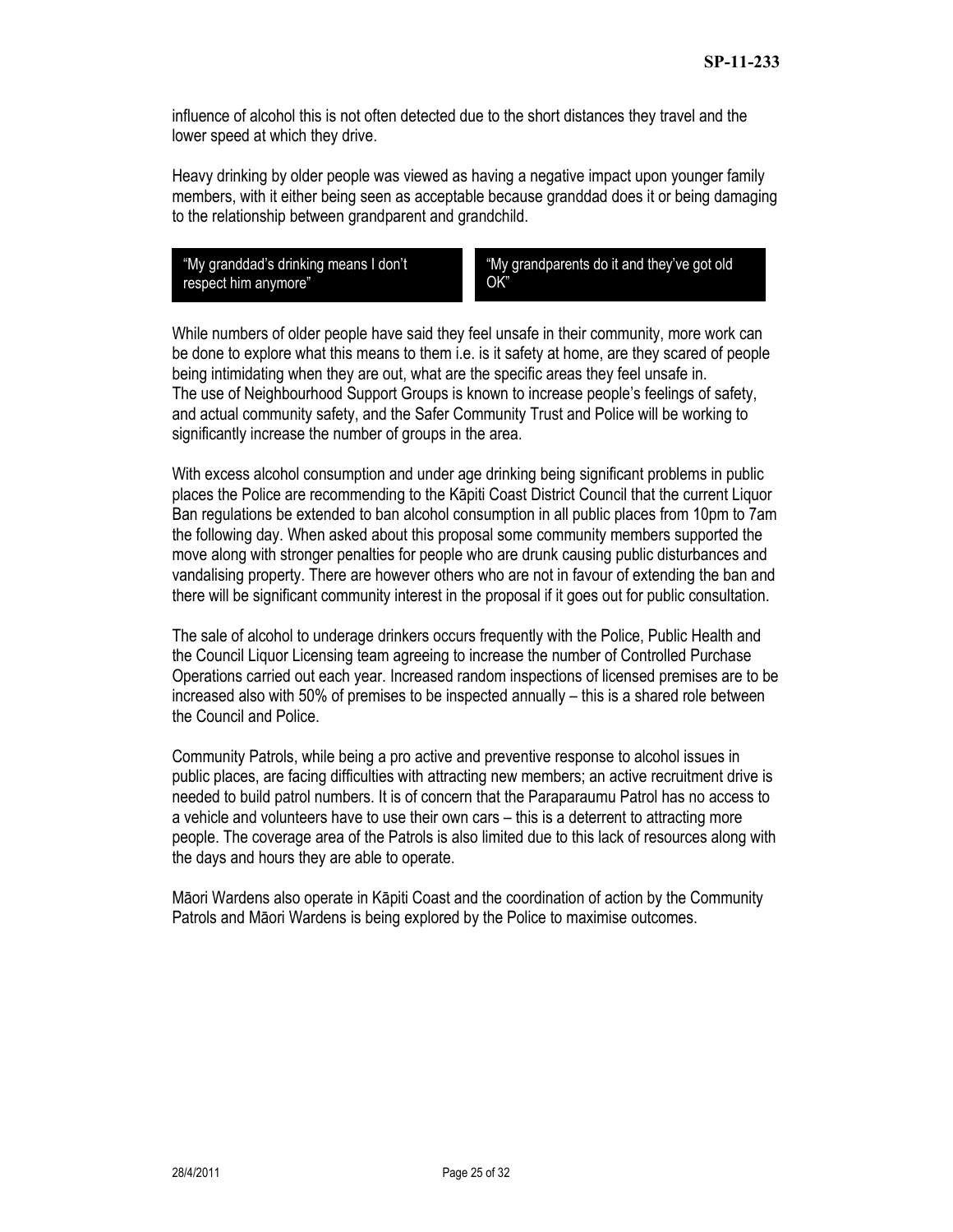#### **Priorities for Alcohol Action Plan**

Stronger action to deter anti social and criminal behaviour – increased community vigilance through Neighbourhood Support and Community Patrols

An initiative focusing on parents and young people – listening and learning from each other, parents supporting each other, young people feeling safe and protected by their families

Older people gaining an awareness of the negative impacts of excess alcohol consumption, feeling safer in their communities, getting appropriate treatment for alcohol related harm

Resourcing existing and new programmes supporting young people and families to make changes to reduce alcohol related harm in their lives

Increasing activities that prevent or reduce sale of alcohol to minors and intoxication in public places

Using Crime Prevention Through Urban Design Principles in the design of new, or redevelopment of existing, open spaces and urban areas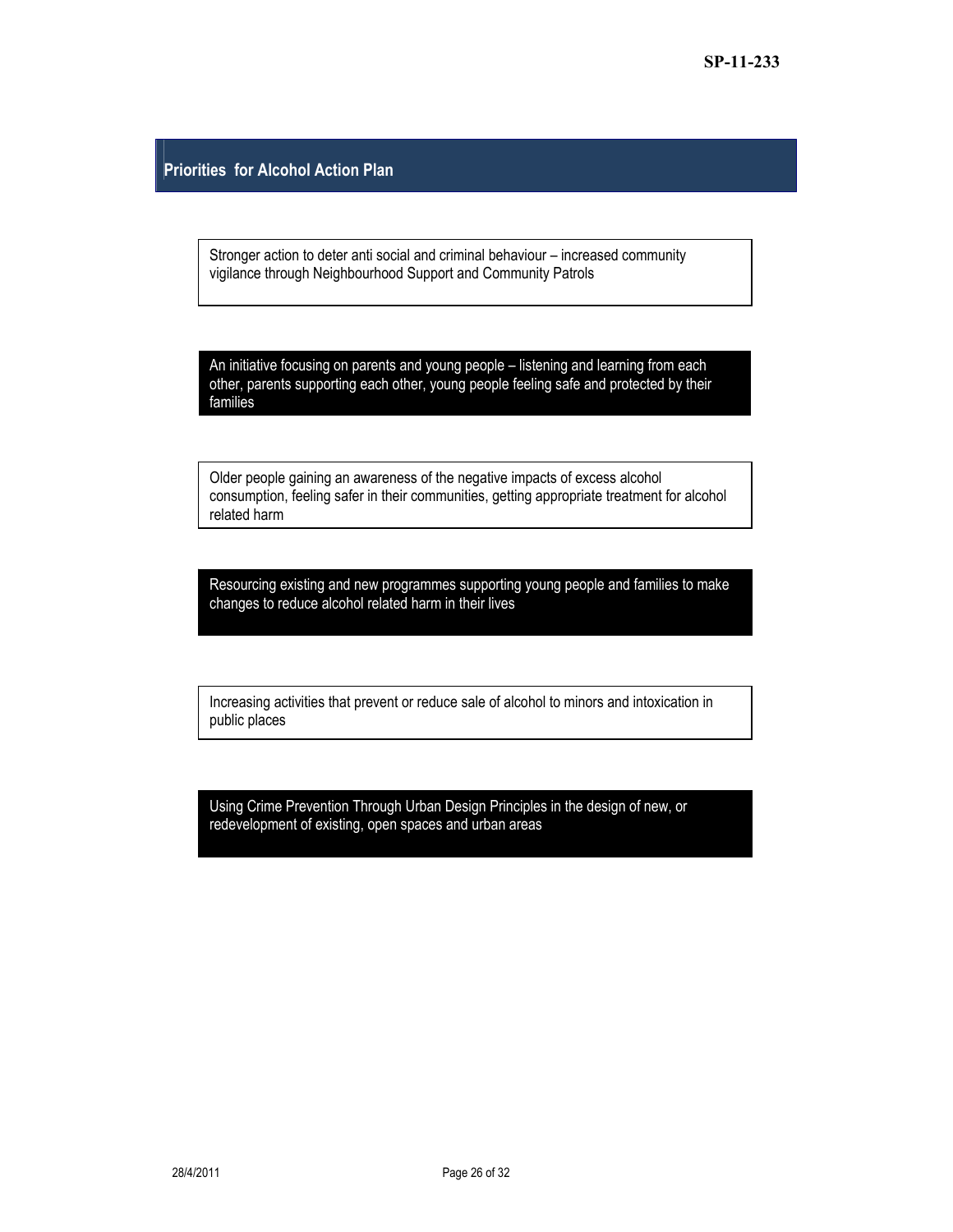#### **Contributing Agencies**

Age Concern ALAC **Barnardos Birthright** Care NZ Community Action on Youth and Drugs Compass ( Kāpiti PHO) Council of Elders Family Counselling Health Group Trust Heart of Ōtaki Community Trust Hora Te Pai, Maori Health Services House of Hope Trust Kāpiti Coast District Council Kāpiti Coast Youth Council Life to the Max Living Without Violence Living Without Violence Meadows Church Mokopuna Solutions Ōtaki College Ōtaki Police Ōtaki Women's Health Centre Paraparaumu Community Patrol Paraparaumu Police Regional Public Health Safer Community Trust Skills Charitable Trust Strengthening Families Te Nikau Residential Addictions Recovery Telegraph Hotel Ōtaki Trade & Commerce NZ Waikanae Community Patrol Women's Centre Youth Support